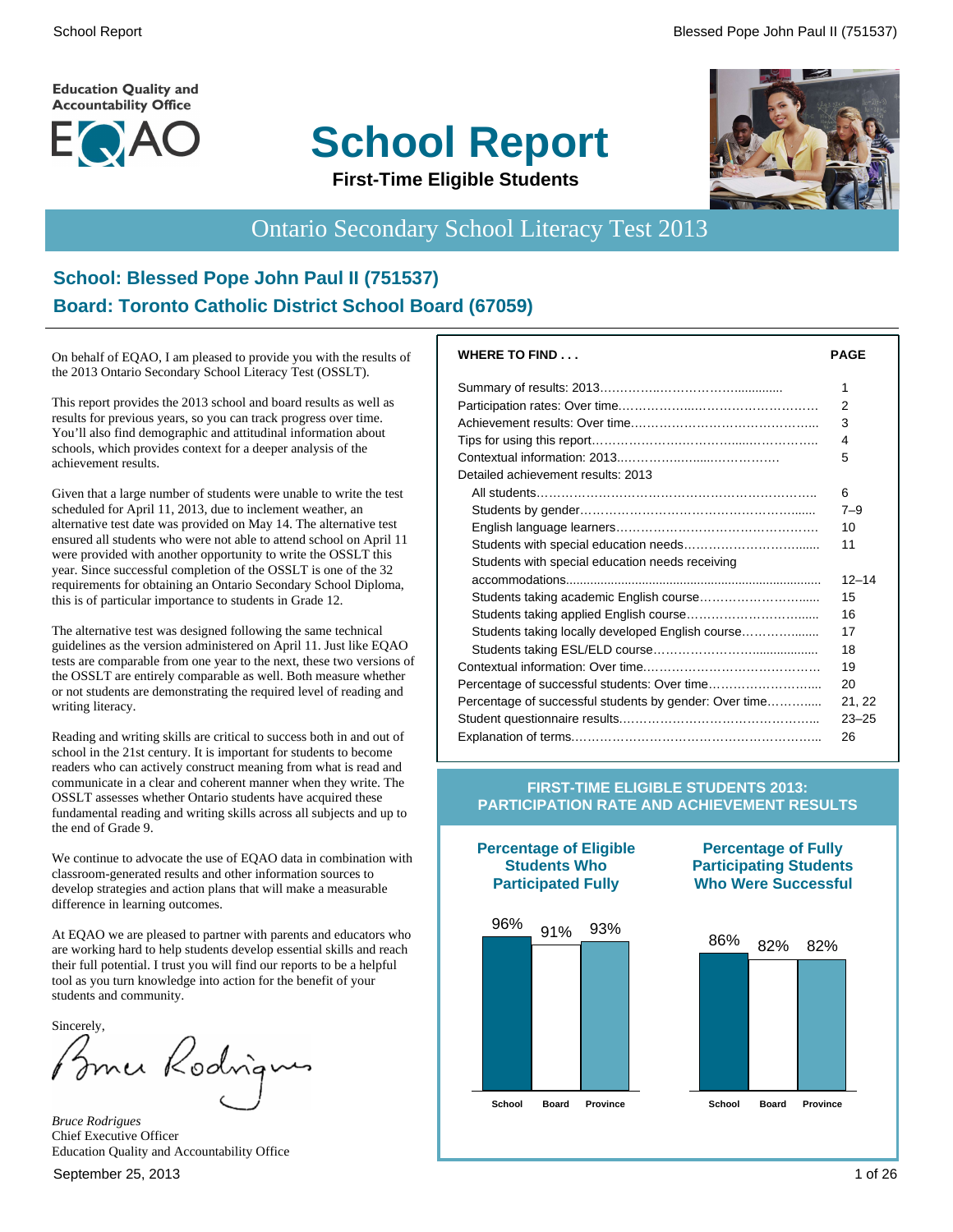#### Ontario Secondary School Literacy Test 2013



| <b>Number of First-Time Eligible Students</b>                                                   |         |         |         |         |         |  |  |  |  |
|-------------------------------------------------------------------------------------------------|---------|---------|---------|---------|---------|--|--|--|--|
| <b>March 2012</b><br><b>April 2009</b><br><b>March 2011</b><br>Spring 2013<br><b>April 2010</b> |         |         |         |         |         |  |  |  |  |
| School                                                                                          | 352     | 336     | 336     | 348     | 364     |  |  |  |  |
| Board                                                                                           | 7 071   | 7 263   | 7 414   | 7 050   | 7 268   |  |  |  |  |
| Province                                                                                        | 152 830 | 153 490 | 153 635 | 147 306 | 143 358 |  |  |  |  |

\* Percentages in graphs may not add up to 100, due to rounding.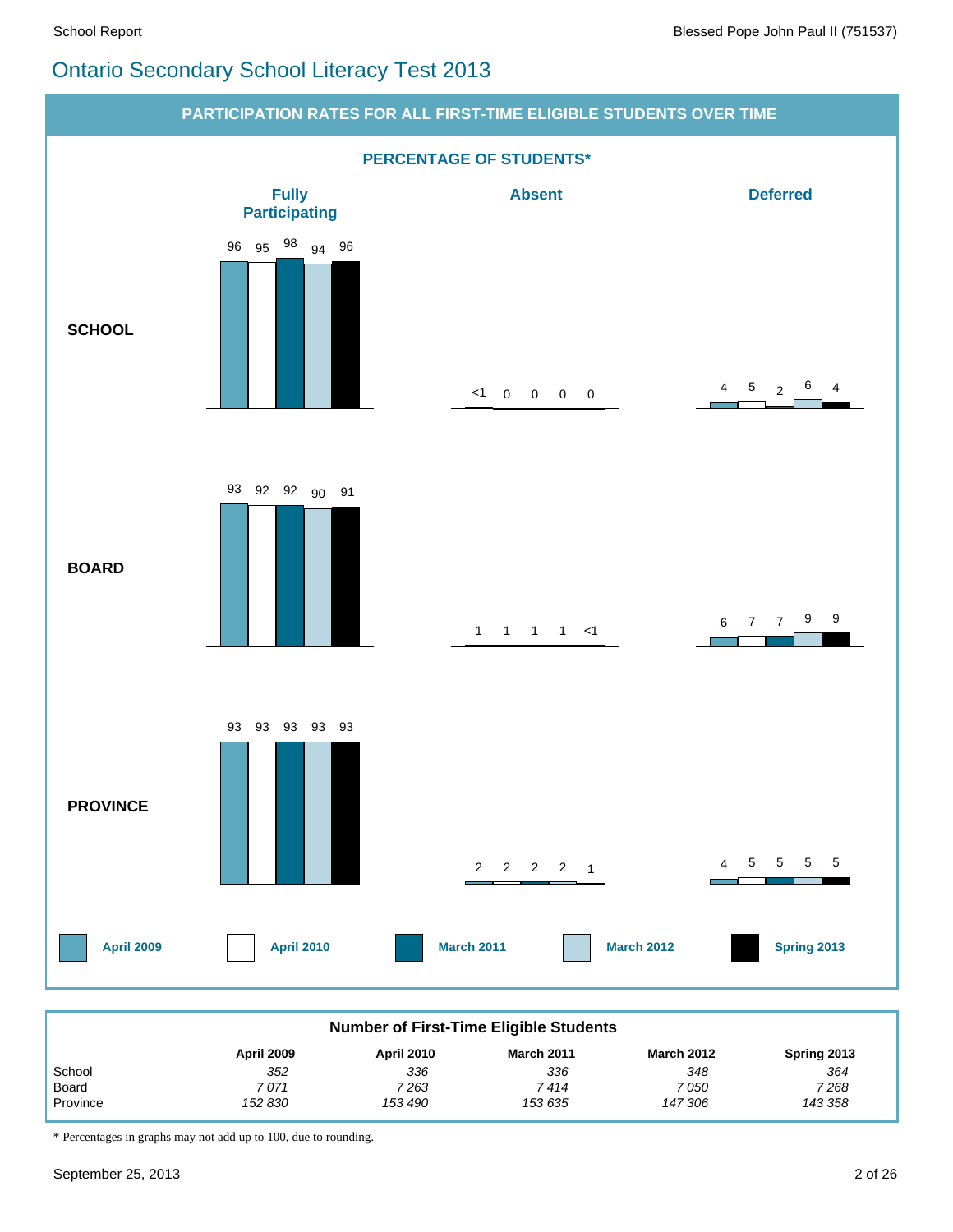# Ontario Secondary School Literacy Test 2013



\* Percentages in graphs may not add up to 100, due to rounding.

 *142 394*

 *142 955*

 *143 246*

 *137 002*

Province

 *134 033*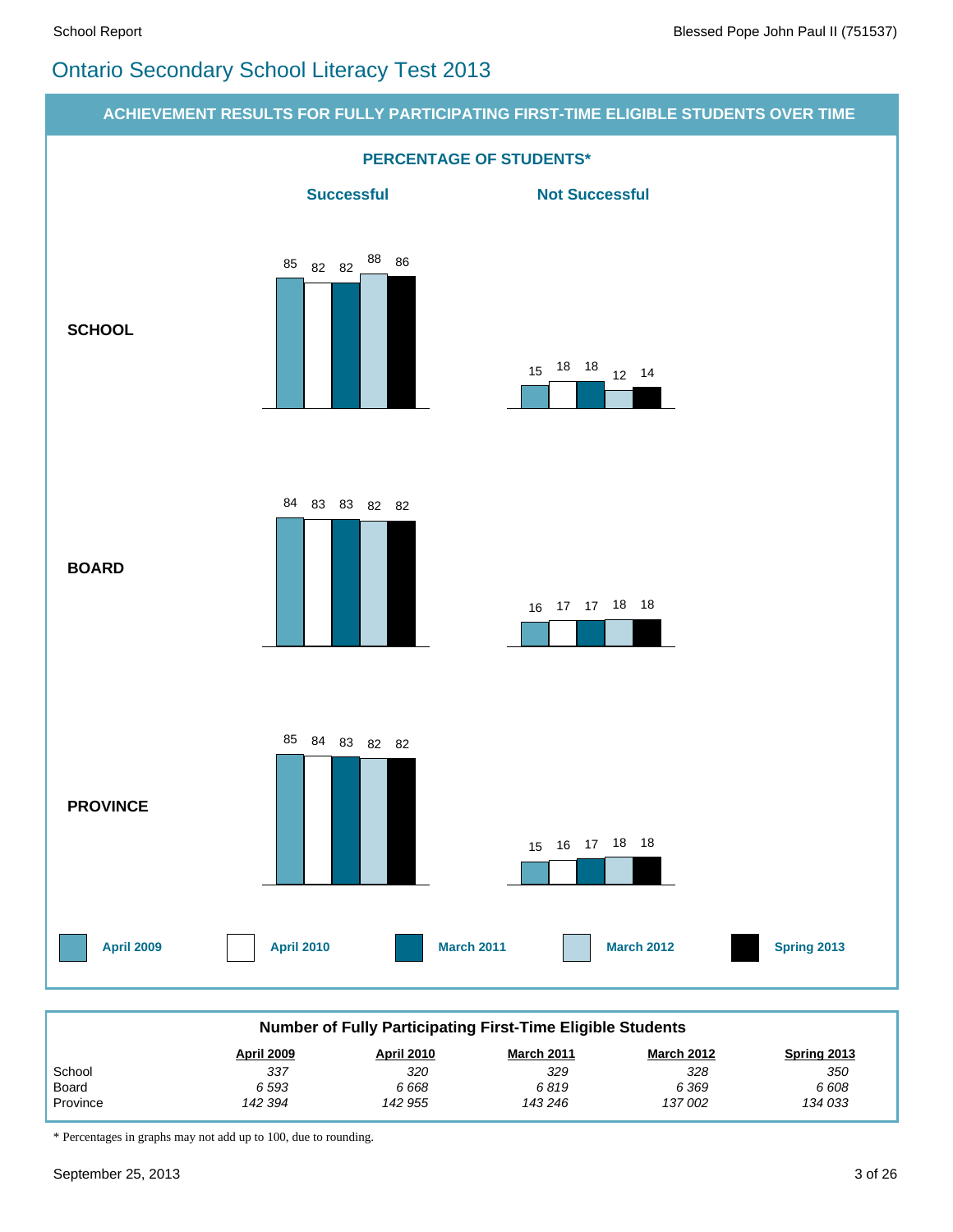Each school is unique. To appreciate the distinctive character of a school, look at the contextual information to understand the features and characteristics of the community it serves.

#### $C<sub>3</sub>$

This test captures the performance of students at one point in time each year. Consider the results along with other information about students' performance.

#### $\alpha$

Exercise caution when interpreting results for small schools. Results may vary considerably from year to year, and differences may look exaggerated. For example, in a group of 30 students, a difference of 10% represents only three students.

#### $C<sub>3</sub>$

Trends may be difficult to identify or to interpret. This is especially true in small schools or in schools where there is a high turnover in the student population.

#### $\alpha$

EQAO values students' privacy. Results are not reported publicly for schools where fewer than 10 students fully participated in 2012-2013, or fewer than 15 students fully participated prior to 2012-2013 because it might be possible to identify individual students.

#### **TIPS WHAT IS IN THIS REPORT?**

This report shows how well students at this school have met the minimum standard for literacy to the end of Grade 9 as set out in *The Ontario Curriculum.*

#### **This report includes**

- results for this school compared to the board and province;
- a comparison of results of the current and previous administrations to aid in monitoring improvement and
- $\bullet$  information about the characteristics of the students who participated.

#### **Specifically, you will find**

- summary graphs showing participation and success rates;
- $\bullet$  detailed tables and graphs showing results for various groups of students, e.g., by gender, English language learners;
- student questionnaire results and
- an explanation of all terms used in this report.

#### **HOW TO USE THIS REPORT**

- $\bullet$  Examine the contextual information to understand the similarities and differences among this school, the board and the province. Consider the challenges that any differences might present.
- $\bullet$  Examine the school results.
	- Are these results consistent with what you would expect?
	- · How do these results compare to the provincial results?
	- How do these results compare over time?
	- · What influence might students' attitudes have on student performance (refer to the questionnaire results)?
- $\bullet$  Speak to the school principal or the school council chair about the goals for improving student performance.

The Education Quality and Accountability Office is an independent agency that gathers information about student achievement through province-wide assessments.

Learn more about us at www.eqao.com.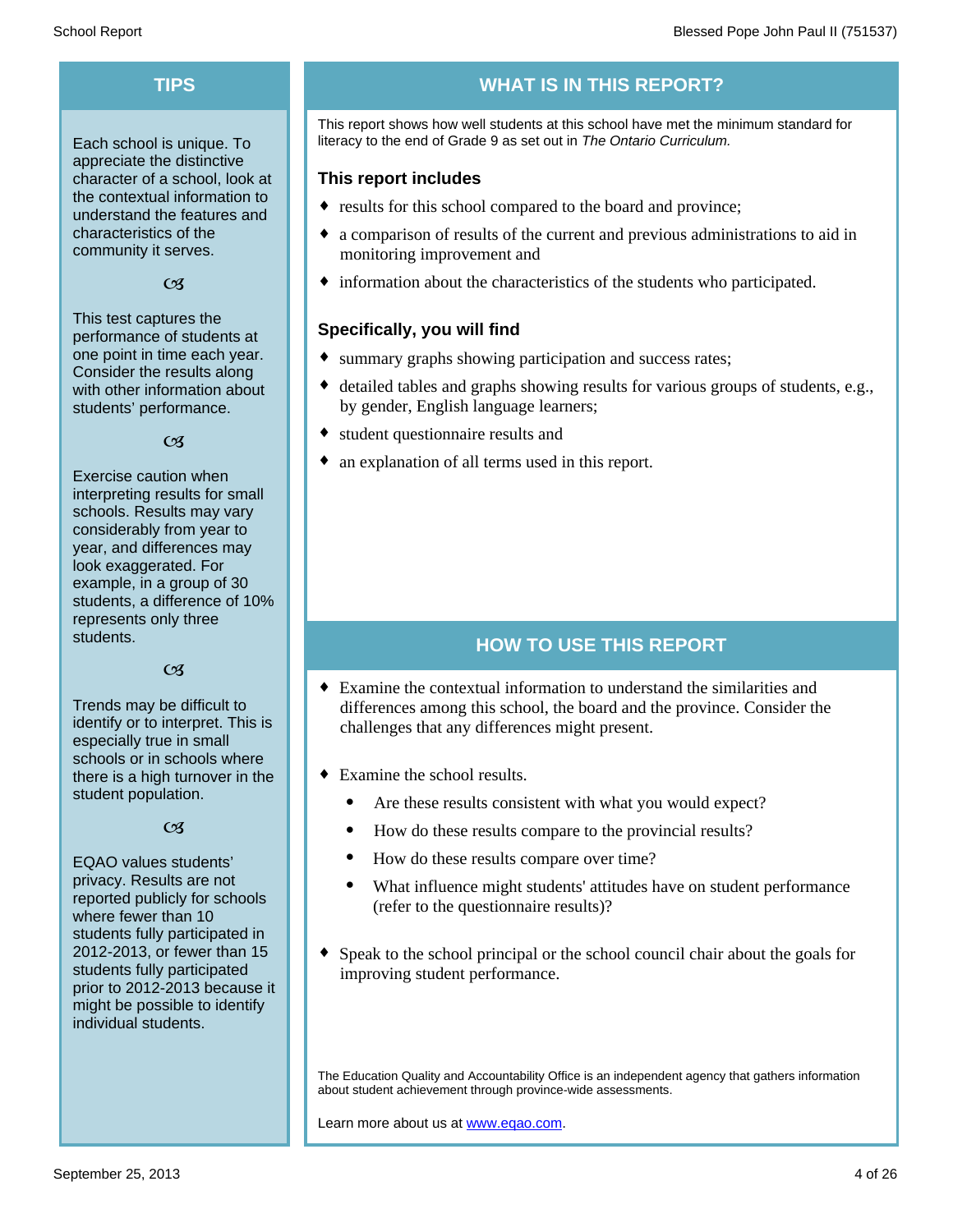#### Contextual Information

This information provides a context for interpreting the school's results.

|                                                                                        |          | <b>School</b><br><b>Board</b> |                                              |        | <b>Province</b> |         |
|----------------------------------------------------------------------------------------|----------|-------------------------------|----------------------------------------------|--------|-----------------|---------|
| <b>Enrolment</b>                                                                       |          |                               |                                              |        |                 |         |
| Number of first-time eligible students                                                 |          | 364                           |                                              | 7268   |                 | 143 358 |
| Number of schools with first-time eligible students                                    |          | n/a                           |                                              | 36     |                 | 792     |
| Number of students who were exempted                                                   |          |                               |                                              | 29     |                 | 1670    |
|                                                                                        |          |                               | Number Percent Number Percent Number Percent |        |                 |         |
| <b>Participation in the Test</b>                                                       |          |                               |                                              |        |                 |         |
| Of all first-time eligible students, those who participated fully in the assessment    | 350      | 96%                           | 6 608                                        | 91%    | 134 033         | 93%     |
| Of all first-time eligible students, those who were absent                             | $\theta$ | 0%                            | 8                                            | $<$ l% | 2059            | 1%      |
| Of all first-time eligible students, those who were deferred                           | 14       | 4%                            | 652                                          | 9%     | 7 2 6 6         | 5%      |
| Gender <sup>†</sup> Based on number of first-time eligible students                    |          |                               |                                              |        |                 |         |
| Female                                                                                 | 164      | 45%                           | 3 7 7 2                                      | 52%    | 70 092          | 49%     |
| Male                                                                                   | 200      | 55%                           | 3496                                         | 48%    | 73 260          | 51%     |
| Gender not specified                                                                   | $\theta$ | 0%                            | 0                                            | 0%     | 6               | $<$ 1%  |
| <b>Student Status</b> <sup>†</sup> Based on number of first-time eligible students     |          |                               |                                              |        |                 |         |
| English language learners*                                                             | 20       | 5%                            | 964                                          | 13%    | 8051            | 6%      |
| English language learners receiving special provisions**                               | 5        | 1%                            | 532                                          | 8%     | 4 2 9 4         | 3%      |
| Students with special education needs (excluding gifted)*                              | 45       | 12%                           | 1 139                                        | 16%    | 25 390          | 18%     |
| Students with special education needs receiving accommodations (excluding<br>gifted)** | 36       | 10%                           | 869                                          | 13%    | 20 580          | 15%     |
| Course Type in English <sup>†</sup> Based on number of first-time eligible students    |          |                               |                                              |        |                 |         |
| Academic                                                                               | 294      | 81%                           | 5025                                         | 69%    | 102 260         | 71%     |
| Applied                                                                                | 48       | 13%                           | 1 665                                        | 23%    | 31 172          | 22%     |
| Locally developed                                                                      | 7        | 2%                            | 147                                          | 2%     | 4791            | 3%      |
| <b>ESL/ELD</b>                                                                         | 10       | 3%                            | 379                                          | 5%     | 3 3 4 8         | 2%      |
| Other                                                                                  | 5        | 1%                            | 52                                           | 1%     | 1749            | 1%      |
| Language <sup>††</sup> Based on Student Questionnaire data                             |          |                               |                                              |        |                 |         |
| Number of Respondents:                                                                 | 349      |                               | 6510                                         |        | 130 397         |         |
| First language learned at home was other than English                                  | 119      | 34%                           | 2 2 9 0                                      | 35%    | 29 916          | 23%     |
| Speak only or mostly English at home                                                   | 227      | 65%                           | 3827                                         | 59%    | 96 271          | 74%     |
| Speak another language (or other languages) as often as English at home                | 100      | 29%                           | 1926                                         | 30%    | 24 467          | 19%     |
| Speak only or mostly another language (or other languages) at home                     | 20       | 6%                            | 712                                          | 11%    | 8587            | 7%      |

† Contextual data are provided by schools and/or boards through the Student Data Collection process. Some data may be missing because they were not provided by schools or boards.

\* See Explanation of Terms.<br>\*\* Percentages are based on fix

\*\* Percentages are based on fully participating students.<br>  $\dagger\dagger$  Contextual data pertaining to "language" are gathered

†† Contextual data pertaining to "language" are gathered from the Student Questionnaire completed by students. Some data may be missing because they were not provided by students.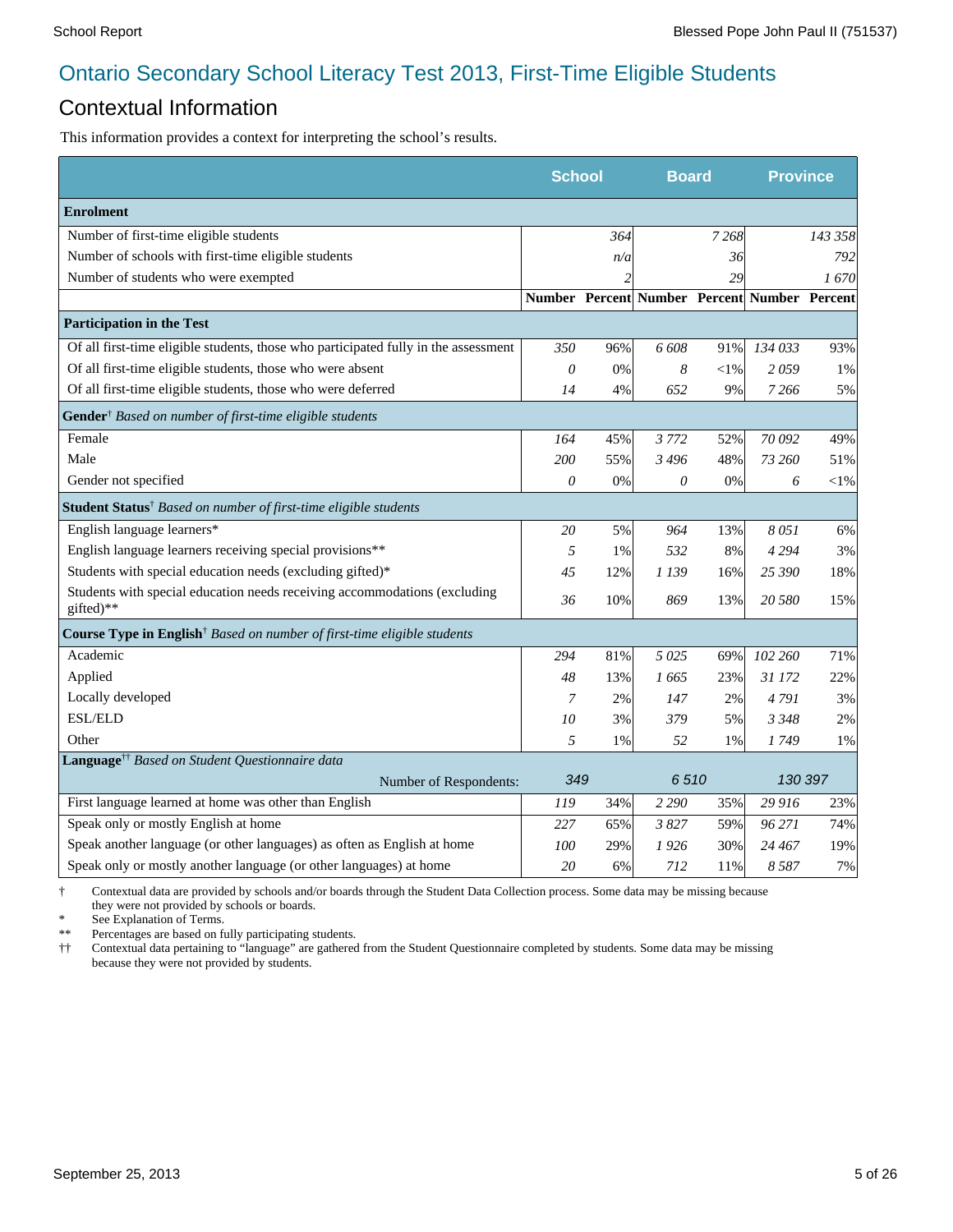#### Results for All Students\*

|                            | <b>First-Time Eligible Students</b> |     |                            |                                 |                            |                            |                                 |  |  |  |
|----------------------------|-------------------------------------|-----|----------------------------|---------------------------------|----------------------------|----------------------------|---------------------------------|--|--|--|
|                            |                                     |     | All                        |                                 | <b>Fully Participating</b> |                            |                                 |  |  |  |
|                            | <b>School</b><br>$# = 364$          |     | <b>Board</b><br>$# = 7268$ | <b>Province</b><br>$# = 143358$ | <b>School</b><br>$# = 350$ | <b>Board</b><br>$# = 6608$ | <b>Province</b><br>$# = 134033$ |  |  |  |
| Successful                 | 300                                 | 82% | 75%                        | 77%                             | 86%                        | 82%                        | 82%                             |  |  |  |
| Not Successful             | 50                                  | 14% | 16%                        | 17%                             | 14%                        | 18%                        | 18%                             |  |  |  |
| <b>Fully Participating</b> | 350                                 | 96% | 91%                        | 93%                             |                            |                            |                                 |  |  |  |
| Absent                     | 0                                   | 0%  | $<$ 1%                     | 1%                              |                            |                            |                                 |  |  |  |
| Deferred                   | 14                                  | 4%  | 9%                         | 5%                              |                            |                            |                                 |  |  |  |

#### Results for All First-Time Eligible Students



### Results for Fully Participating First-Time Eligible Students

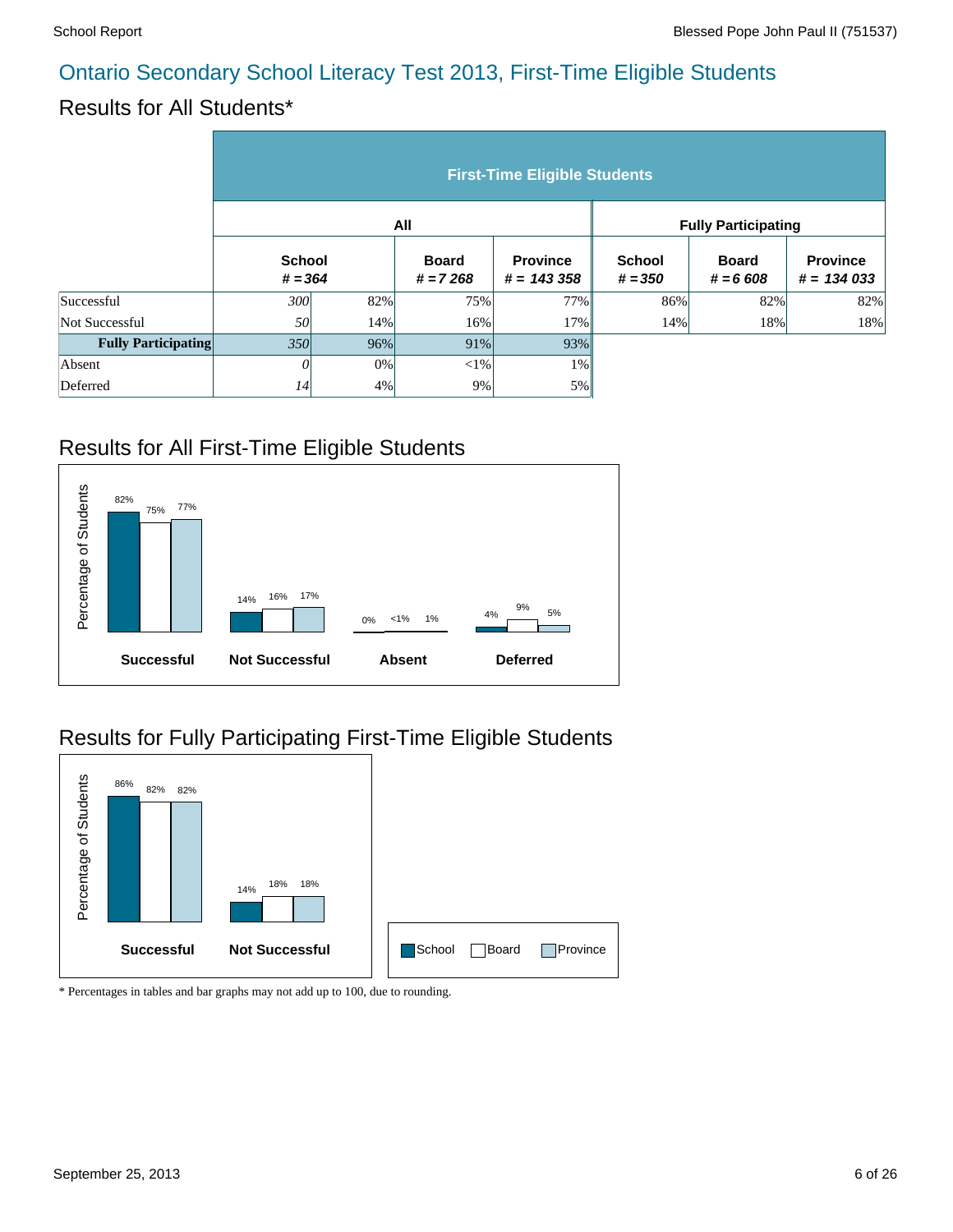# School Results by Gender\*†

|                            | <b>School Results by Gender</b><br><b>First-Time Eligible Students</b> |           |                          |        |                     |                            |  |  |  |  |
|----------------------------|------------------------------------------------------------------------|-----------|--------------------------|--------|---------------------|----------------------------|--|--|--|--|
|                            |                                                                        |           | All                      |        |                     | <b>Fully Participating</b> |  |  |  |  |
|                            | <b>Female</b>                                                          | $# = 164$ | <b>Male</b><br>$# = 200$ |        | Female<br>$# = 159$ | <b>Male</b><br>$# = 191$   |  |  |  |  |
| Successful                 | 135                                                                    | 82%       | 165                      | 82%    | 85%                 | 86%                        |  |  |  |  |
| Not Successful             | 24                                                                     | 15%       | 26                       | 13%    | 15%                 | 14%                        |  |  |  |  |
| <b>Fully Participating</b> | 159                                                                    | 97%       | <i>191</i>               | $96\%$ |                     |                            |  |  |  |  |
| Absent                     |                                                                        | 0%        |                          | $0\%$  |                     |                            |  |  |  |  |
| Deferred                   |                                                                        | 3%        |                          | 4%     |                     |                            |  |  |  |  |

# School Results for All First-Time Eligible Students by Gender



### School Results for Fully Participating First-Time Eligible Students by Gender



\* Percentages in tables and bar graphs may not add up to 100, due to rounding.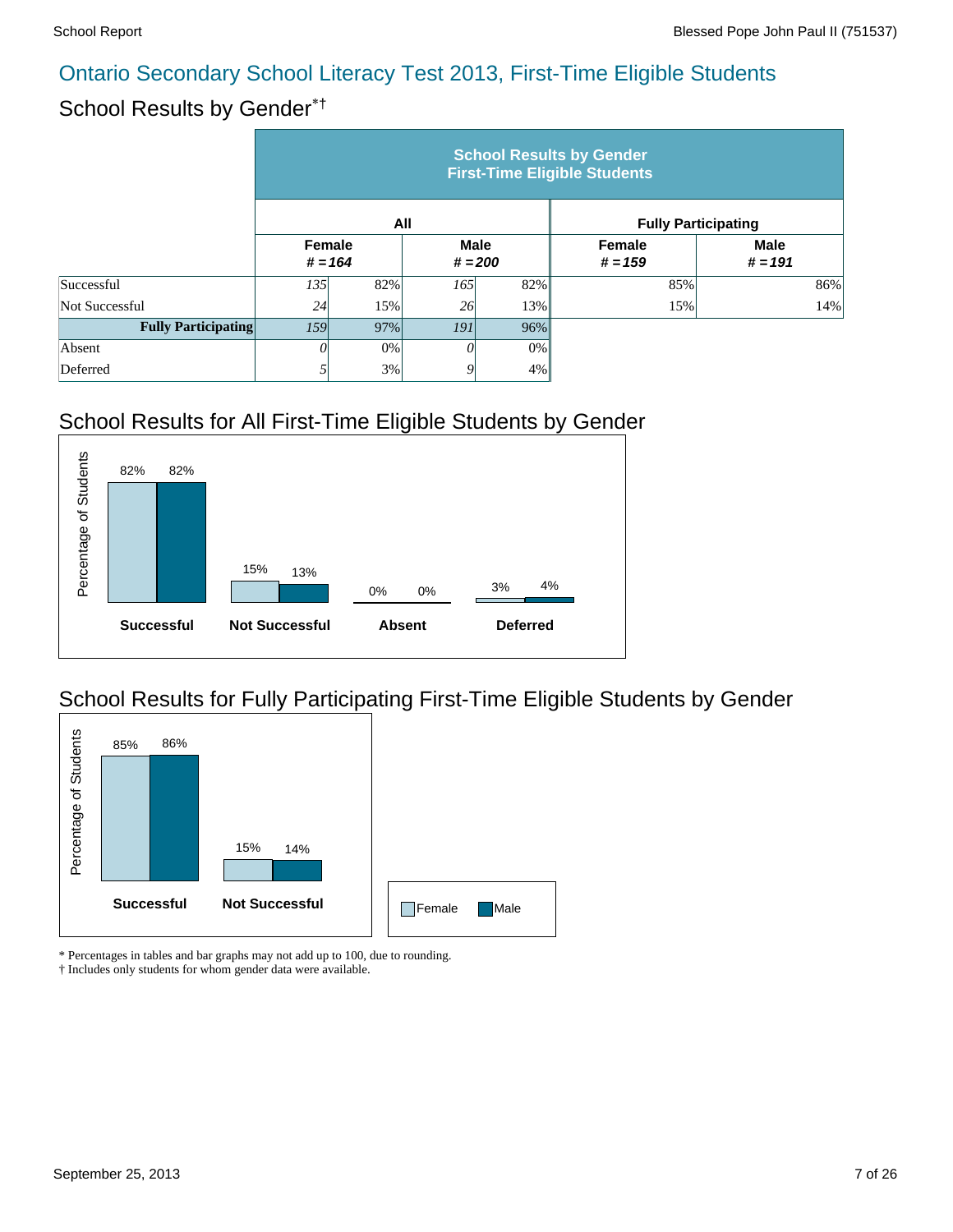### Board Results by Gender\*†

|                            | <b>Board Results by Gender</b><br><b>First-Time Eligible Students</b> |            |                            |     |                            |                            |  |  |  |  |
|----------------------------|-----------------------------------------------------------------------|------------|----------------------------|-----|----------------------------|----------------------------|--|--|--|--|
|                            |                                                                       | All        |                            |     | <b>Fully Participating</b> |                            |  |  |  |  |
|                            | <b>Female</b>                                                         | $# = 3772$ | <b>Male</b><br>$# = 3,496$ |     | Female<br>$# = 3,505$      | <b>Male</b><br>$# = 3 103$ |  |  |  |  |
| Successful                 | 2976                                                                  | 79%        | 2440                       | 70% | 85%                        | 79%                        |  |  |  |  |
| Not Successful             | 529                                                                   | 14%        | 663                        | 19% | 15%                        | 21%                        |  |  |  |  |
| <b>Fully Participating</b> | 3 5 0 5                                                               | 93%        | 3 103                      | 89% |                            |                            |  |  |  |  |
| Absent                     |                                                                       | $<$ 1%     |                            | <1% |                            |                            |  |  |  |  |
| Deferred                   | 264                                                                   | 7%         | 388                        | 11% |                            |                            |  |  |  |  |

### Board Results for All First-Time Eligible Students by Gender



#### Board Results for Fully Participating First-Time Eligible Students by Gender



\* Percentages in tables and bar graphs may not add up to 100, due to rounding.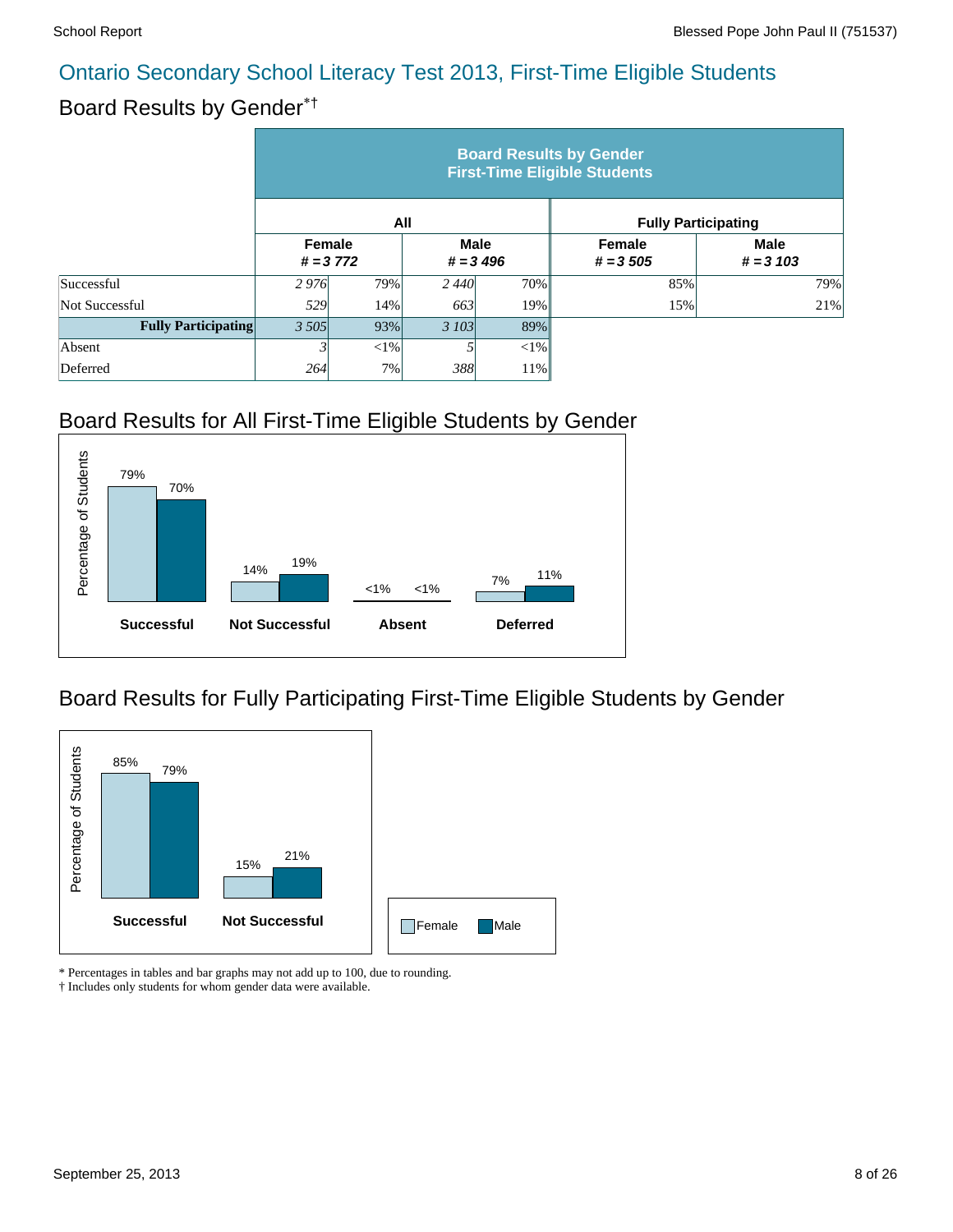### Provincial Results by Gender\*†

|                            | <b>Provincial Results by Gender</b><br><b>First-Time Eligible Students</b> |     |                            |        |                            |                            |  |  |  |  |
|----------------------------|----------------------------------------------------------------------------|-----|----------------------------|--------|----------------------------|----------------------------|--|--|--|--|
|                            |                                                                            |     | All                        |        | <b>Fully Participating</b> |                            |  |  |  |  |
|                            | <b>Female</b><br>$# = 70092$                                               |     | <b>Male</b><br>$# = 73260$ |        | Female<br>$# = 66262$      | <b>Male</b><br>$# = 67765$ |  |  |  |  |
| Successful                 | 57 204                                                                     | 82% | 52 952                     | 72%    | 86%                        | 78%                        |  |  |  |  |
| <b>Not Successful</b>      | 9058                                                                       | 13% | 14 813                     | 20%    | 14%                        | 22%                        |  |  |  |  |
| <b>Fully Participating</b> | 66 262                                                                     | 95% | 67 765                     | $92\%$ |                            |                            |  |  |  |  |
| Absent                     | 996                                                                        | 1%  | 1 063                      | $1\%$  |                            |                            |  |  |  |  |
| Deferred                   | 2 8 3 4                                                                    | 4%  | 4 4 3 2                    | $6\%$  |                            |                            |  |  |  |  |

# Provincial Results for All First-Time Eligible Students by Gender



### Provincial Results for Fully Participating First-Time Eligible Students by Gender



\* Percentages in tables and bar graphs may not add up to 100, due to rounding.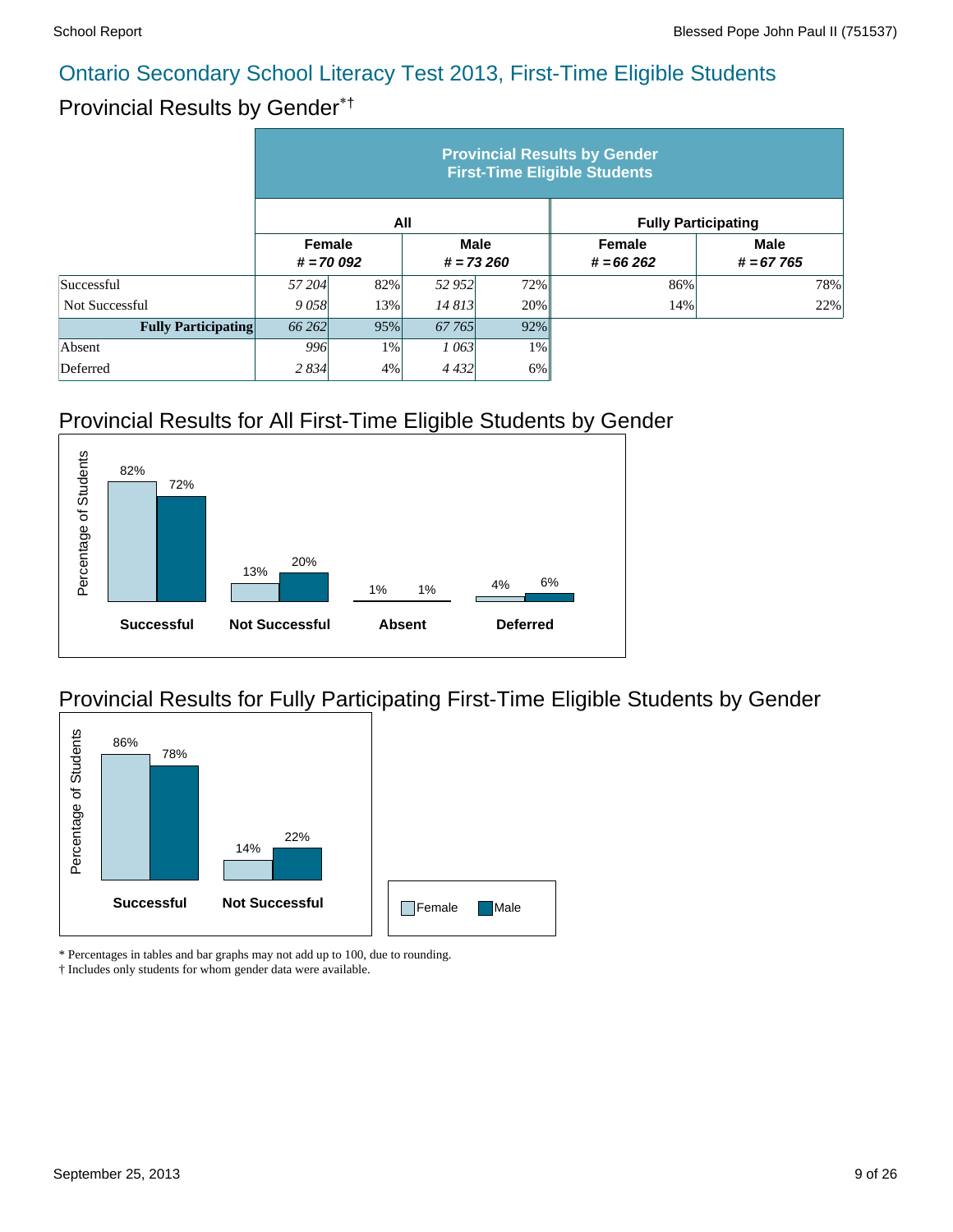### Results for English Language Learners\*

|                            | <b>Results for English Language Learners</b><br><b>First-Time Eligible Students</b> |     |                           |                               |                            |                           |                               |  |  |  |
|----------------------------|-------------------------------------------------------------------------------------|-----|---------------------------|-------------------------------|----------------------------|---------------------------|-------------------------------|--|--|--|
|                            |                                                                                     |     | All                       |                               | <b>Fully Participating</b> |                           |                               |  |  |  |
|                            | <b>School</b><br>$# = 20$                                                           |     | <b>Board</b><br>$# = 964$ | <b>Province</b><br>$# = 8051$ | <b>School</b><br>$# = 16$  | <b>Board</b><br>$# = 671$ | <b>Province</b><br>$# = 5727$ |  |  |  |
| Successful                 | 10                                                                                  | 50% | 49%                       | 51%                           | 62%                        | 71%                       | 72%                           |  |  |  |
| Not Successful             | 0                                                                                   | 30% | 20%                       | 20%                           | 38%                        | 29%                       | 28%                           |  |  |  |
| <b>Fully Participating</b> | <i>16</i>                                                                           | 80% | 70%                       | 71%                           |                            |                           |                               |  |  |  |
| Absent                     | 0                                                                                   | 0%  | ${<}1\%$                  | 1%                            |                            |                           |                               |  |  |  |
| Deferred                   | 4                                                                                   | 20% | 30%                       | 28%                           |                            |                           |                               |  |  |  |

### Results for All First-Time Eligible English Language Learners



### Results for Fully Participating First-Time Eligible English Language Learners

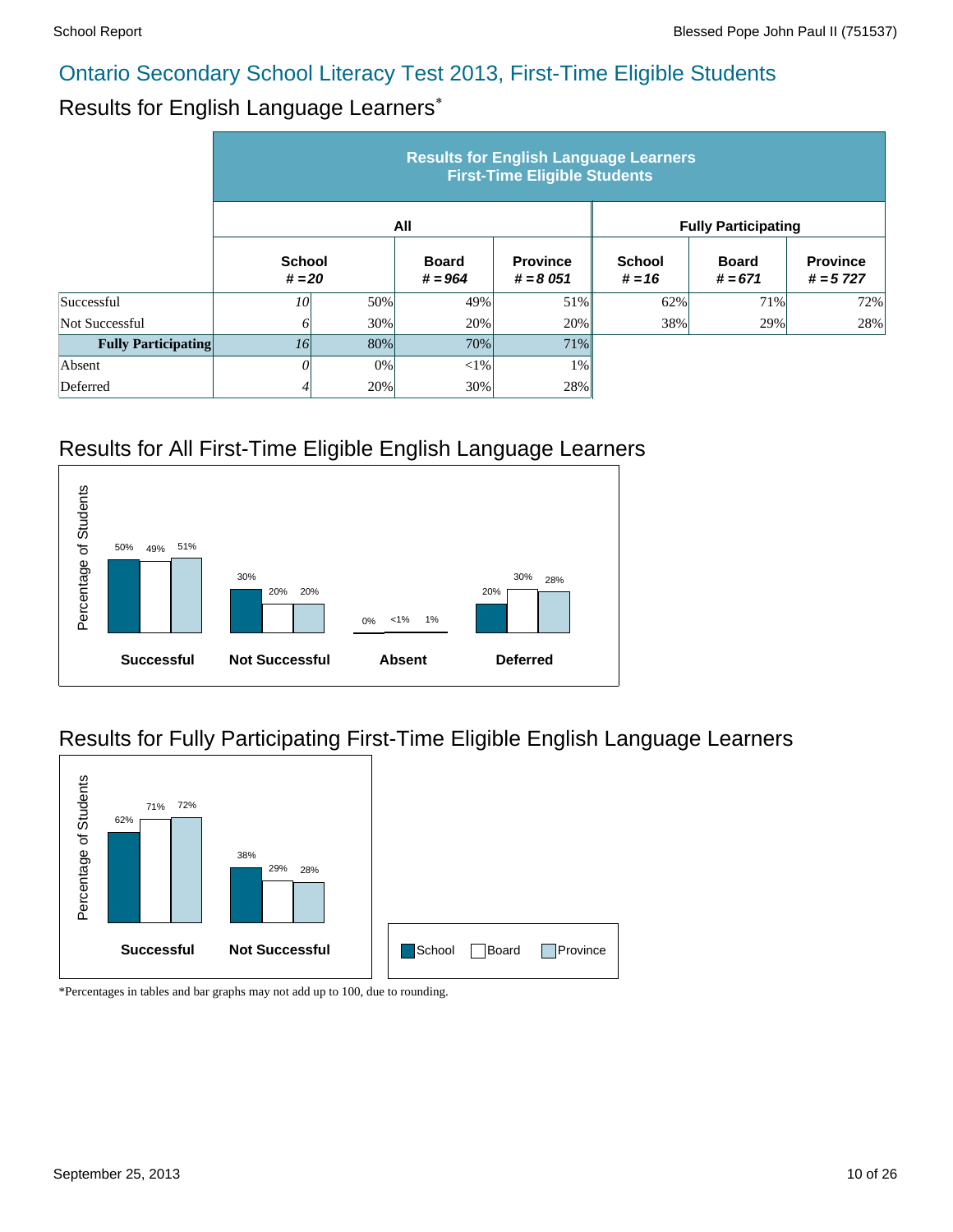Results for Students with Special Education Needs (excluding gifted)\*

|                            | <b>Results for Students with Special Education Needs</b><br>(excluding gifted)<br><b>First-Time Eligible Students</b> |     |                            |                                |                            |                           |                                |  |  |  |
|----------------------------|-----------------------------------------------------------------------------------------------------------------------|-----|----------------------------|--------------------------------|----------------------------|---------------------------|--------------------------------|--|--|--|
|                            |                                                                                                                       |     | All                        |                                | <b>Fully Participating</b> |                           |                                |  |  |  |
|                            | <b>School</b><br>$# = 45$                                                                                             |     | <b>Board</b><br>$# = 1139$ | <b>Province</b><br>$# = 25390$ | <b>School</b><br>$# = 38$  | <b>Board</b><br>$# = 896$ | <b>Province</b><br>$# = 21831$ |  |  |  |
| Successful                 | 21                                                                                                                    | 47% | 42%                        | 44%                            | 55%                        | 54%                       | 51%                            |  |  |  |
| Not Successful             | 17                                                                                                                    | 38% | 37%                        | 42%                            | 45%                        | 46%                       | 49%                            |  |  |  |
| <b>Fully Participating</b> | 38                                                                                                                    | 84% | 79%                        | 86%                            |                            |                           |                                |  |  |  |
| Absent                     | 0                                                                                                                     | 0%  | $<$ 1%                     | 2%                             |                            |                           |                                |  |  |  |
| Deferred                   |                                                                                                                       | 16% | 21%                        | 12%                            |                            |                           |                                |  |  |  |

#### Results for All First-Time Eligible Students with Special Education Needs (excluding gifted)



Results for Fully Participating First-Time Eligible Students with Special Education Needs (excluding gifted)

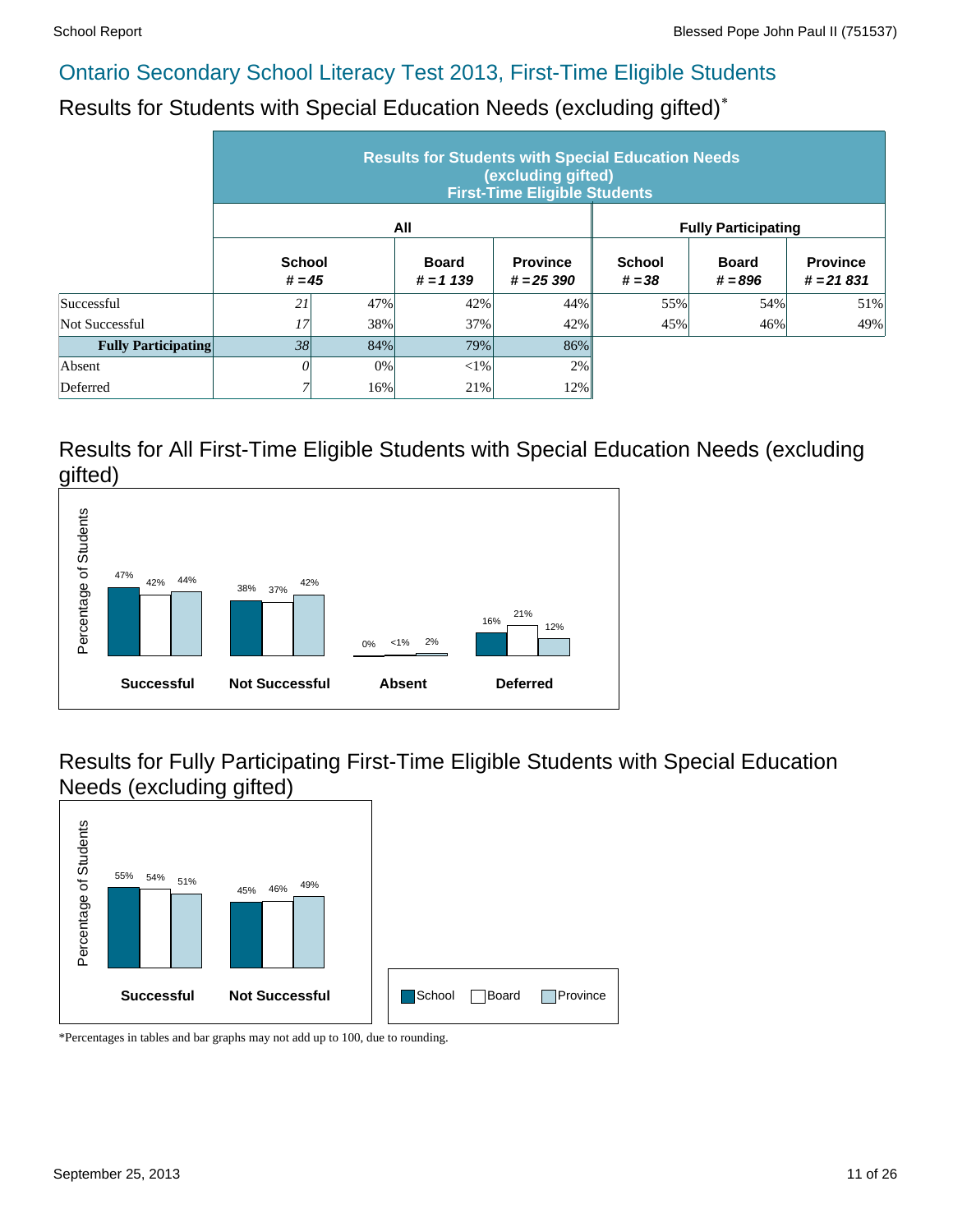School Results for Students with Special Education Needs Receiving Accommodations (excluding gifted)\*

|                            | <b>School Results for Students with Special Education Needs</b><br><b>Receiving Accommodations (excluding gifted)</b><br><b>First-Time Eligible Students</b> |                             |                                 |         |                             |                                 |  |  |  |  |
|----------------------------|--------------------------------------------------------------------------------------------------------------------------------------------------------------|-----------------------------|---------------------------------|---------|-----------------------------|---------------------------------|--|--|--|--|
|                            |                                                                                                                                                              |                             | All                             |         | <b>Fully Participating</b>  |                                 |  |  |  |  |
|                            |                                                                                                                                                              | <b>IEP Only</b><br>$# = 12$ | <b>IEP and IPRC</b><br>$# = 24$ |         | <b>IEP Only</b><br>$# = 12$ | <b>IEP and IPRC</b><br>$# = 24$ |  |  |  |  |
| Successful                 |                                                                                                                                                              | 75%                         | II                              | 46%     | 75%                         | 46%                             |  |  |  |  |
| Not Successful             |                                                                                                                                                              | 25%                         | 13                              | 54%     | 25%                         | 54%                             |  |  |  |  |
| <b>Fully Participating</b> | 12                                                                                                                                                           | 100%                        | 24                              | $100\%$ |                             |                                 |  |  |  |  |
| Absent                     |                                                                                                                                                              | 0%                          |                                 | $0\%$   |                             |                                 |  |  |  |  |
| Deferred                   |                                                                                                                                                              | 0%                          |                                 | 0%      |                             |                                 |  |  |  |  |

#### School Results for All First-Time Eligible Students with Special Education Needs Receiving Accommodations (excluding gifted)



School Results for Fully Participating First-Time Eligible Students with Special Education Needs Receiving Accommodations (excluding gifted)

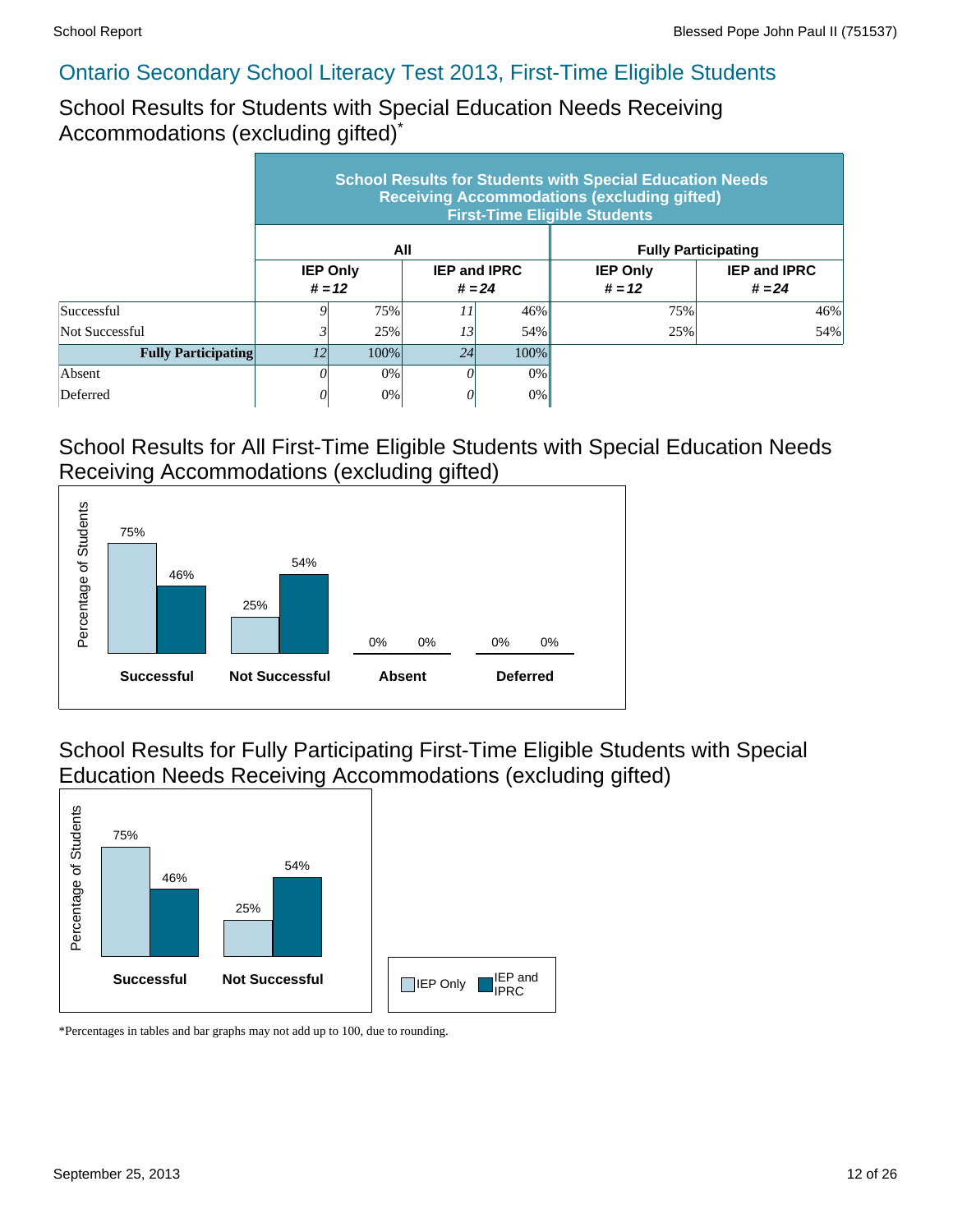Board Results for Students with Special Education Needs Receiving Accommodations (excluding gifted)\*

|                            | <b>Board Results for Students with Special Education Needs</b><br><b>Receiving Accommodations (excluding gifted)</b><br><b>First-Time Eligible Students</b> |                 |                                  |         |                              |                                  |  |  |  |  |
|----------------------------|-------------------------------------------------------------------------------------------------------------------------------------------------------------|-----------------|----------------------------------|---------|------------------------------|----------------------------------|--|--|--|--|
|                            |                                                                                                                                                             |                 | All                              |         | <b>Fully Participating</b>   |                                  |  |  |  |  |
|                            | $# = 281$                                                                                                                                                   | <b>IEP Only</b> | <b>IEP and IPRC</b><br>$# = 589$ |         | <b>IEP Only</b><br>$# = 281$ | <b>IEP and IPRC</b><br>$# = 588$ |  |  |  |  |
| Successful                 | 158 <sup> </sup>                                                                                                                                            | 56%             | 310                              | 53%     | 56%                          | 53%                              |  |  |  |  |
| Not Successful             | 123                                                                                                                                                         | 44%             | 278                              | 47%     | 44%                          | 47%                              |  |  |  |  |
| <b>Fully Participating</b> | 281                                                                                                                                                         | 100%            | .588                             | $100\%$ |                              |                                  |  |  |  |  |
| Absent                     |                                                                                                                                                             | 0%              |                                  | $< 1\%$ |                              |                                  |  |  |  |  |
| Deferred                   |                                                                                                                                                             | 0%              |                                  | $0\%$   |                              |                                  |  |  |  |  |

#### Board Results for All First-Time Eligible Students with Special Education Needs Receiving Accommodations (excluding gifted)



Board Results for Fully Participating First-Time Eligible Students with Special Education Needs Receiving Accommodations (excluding gifted)

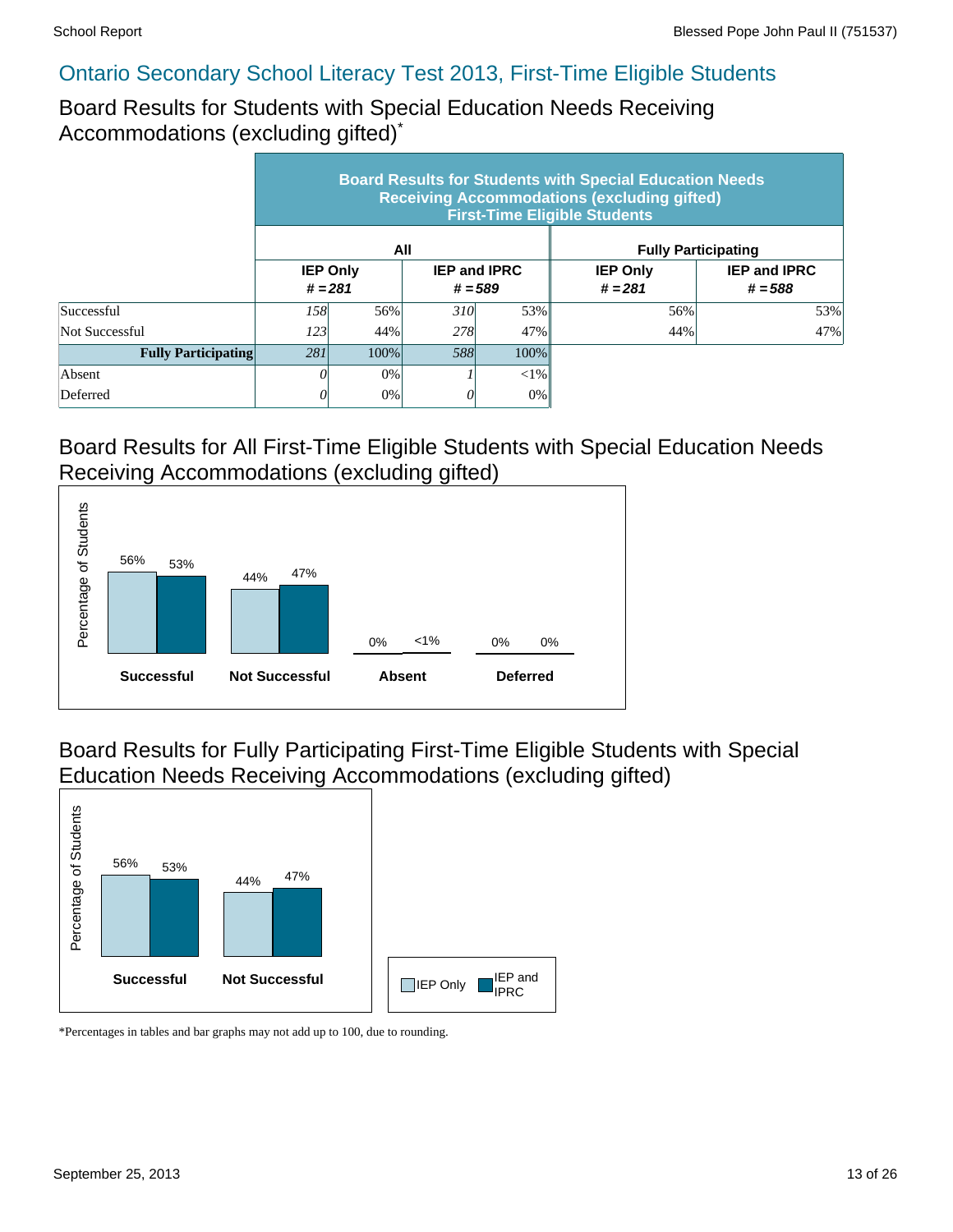Provincial Results for Students with Special Education Needs Receiving Accommodations (excluding gifted)\*

|                            | <b>Provincial Results for Students with Special Education Needs</b><br><b>Receiving Accommodations (excluding gifted)</b><br><b>First-Time Eligible Students</b> |                               |                                    |       |                               |                                    |  |  |  |  |
|----------------------------|------------------------------------------------------------------------------------------------------------------------------------------------------------------|-------------------------------|------------------------------------|-------|-------------------------------|------------------------------------|--|--|--|--|
|                            |                                                                                                                                                                  |                               | All                                |       | <b>Fully Participating</b>    |                                    |  |  |  |  |
|                            |                                                                                                                                                                  | <b>IEP Only</b><br>$# = 8204$ | <b>IEP and IPRC</b><br>$# = 12931$ |       | <b>IEP Only</b><br>$# = 7927$ | <b>IEP and IPRC</b><br>$# = 12653$ |  |  |  |  |
| Successful                 | 4 1 1 5                                                                                                                                                          | 50%                           | 6.213                              | 48%   | 52%                           | 49%                                |  |  |  |  |
| Not Successful             | 3812                                                                                                                                                             | 46%                           | 6.440                              | 50%   | 48%                           | 51%                                |  |  |  |  |
| <b>Fully Participating</b> | 7927                                                                                                                                                             | 97%                           | 12.653                             | 98%   |                               |                                    |  |  |  |  |
| Absent                     | 277                                                                                                                                                              | 3%                            | 278                                | 2%    |                               |                                    |  |  |  |  |
| Deferred                   |                                                                                                                                                                  | 0%                            | 0                                  | $0\%$ |                               |                                    |  |  |  |  |

#### Provincial Results for All First-Time Eligible Students with Special Education Needs Receiving Accommodations (excluding gifted)



Provincial Results for Fully Participating First-Time Eligible Students with Special Education Needs Receiving Accommodations (excluding gifted)

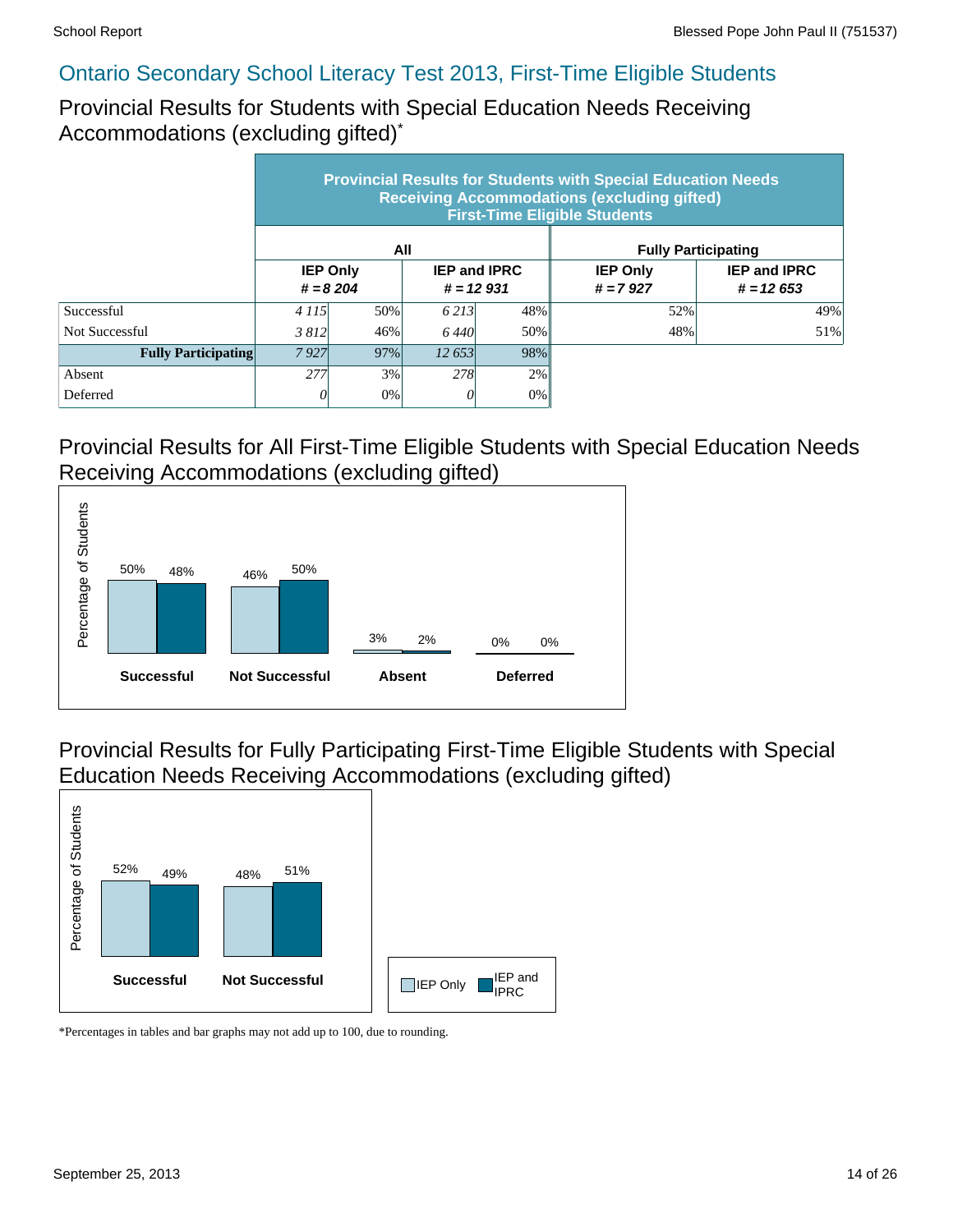#### Results for Students Taking Academic English Course\*

|                            | <b>Results for Students Taking</b><br><b>Academic English Course</b><br><b>First-Time Eligible Students</b> |      |                            |                                 |                            |                            |                                 |  |  |  |
|----------------------------|-------------------------------------------------------------------------------------------------------------|------|----------------------------|---------------------------------|----------------------------|----------------------------|---------------------------------|--|--|--|
|                            |                                                                                                             |      | All                        |                                 |                            | <b>Fully Participating</b> |                                 |  |  |  |
|                            | <b>School</b><br>$# = 294$                                                                                  |      | <b>Board</b><br>$# = 5025$ | <b>Province</b><br>$# = 102260$ | <b>School</b><br>$# = 294$ | <b>Board</b><br>$# = 4966$ | <b>Province</b><br>$# = 100711$ |  |  |  |
| Successful                 | <b>270</b>                                                                                                  | 92%  | 92%                        | 92%                             | 92%                        | 93%                        | 94%                             |  |  |  |
| Not Successful             | 24                                                                                                          | 8%   | 7%                         | 6%                              | 8%                         | 7%                         | 6%                              |  |  |  |
| <b>Fully Participating</b> | 294                                                                                                         | 100% | 99%                        | 98%                             |                            |                            |                                 |  |  |  |
| Absent                     | 0                                                                                                           | 0%   | $<$ 1%                     | 1%                              |                            |                            |                                 |  |  |  |
| Deferred                   | 0                                                                                                           | 0%   | 1%                         | 1%                              |                            |                            |                                 |  |  |  |

#### Results for All First-Time Eligible Students Taking Academic English Course



Results for Fully Participating First-Time Eligible Students Taking Academic English Course

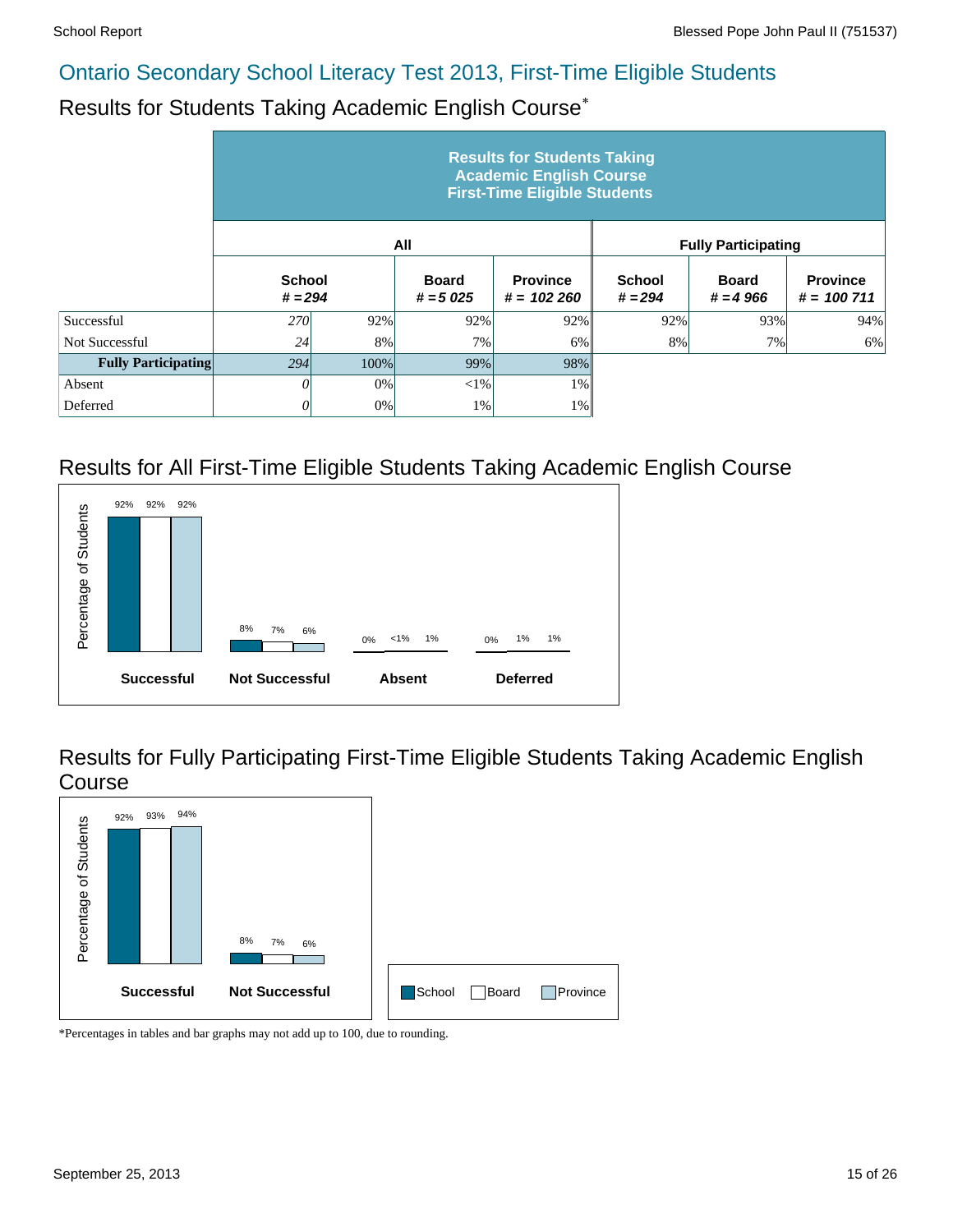# Results for Students Taking Applied English Course\*

|                            | <b>Results for Students Taking</b><br><b>Applied English Course</b><br><b>First-Time Eligible Students</b> |     |                            |                                 |                           |                            |                                |  |  |  |  |  |
|----------------------------|------------------------------------------------------------------------------------------------------------|-----|----------------------------|---------------------------------|---------------------------|----------------------------|--------------------------------|--|--|--|--|--|
|                            |                                                                                                            |     | All                        |                                 |                           | <b>Fully Participating</b> |                                |  |  |  |  |  |
|                            | <b>School</b><br>$# = 48$                                                                                  |     | <b>Board</b><br>$# = 1665$ | <b>Province</b><br>$# = 31 172$ | <b>School</b><br>$# = 44$ | <b>Board</b><br>$# = 1420$ | <b>Province</b><br>$# = 28252$ |  |  |  |  |  |
| Successful                 | 21                                                                                                         | 44% | 43%                        | 46%                             | 48%                       | 50%                        | 51%                            |  |  |  |  |  |
| Not Successful             | 23                                                                                                         | 48% | 42%                        | 45%                             | 52%                       | 50%                        | 49%                            |  |  |  |  |  |
| <b>Fully Participating</b> | 44                                                                                                         | 92% | 85%                        | 91%                             |                           |                            |                                |  |  |  |  |  |
| Absent                     | 0                                                                                                          | 0%  | $<$ 1%                     | 3%                              |                           |                            |                                |  |  |  |  |  |
| Deferred                   | 4                                                                                                          | 8%  | 15%                        | 6%                              |                           |                            |                                |  |  |  |  |  |

### Results for All First-Time Eligible Students Taking Applied English Course



Results for Fully Participating First-Time Eligible Students Taking Applied English Course

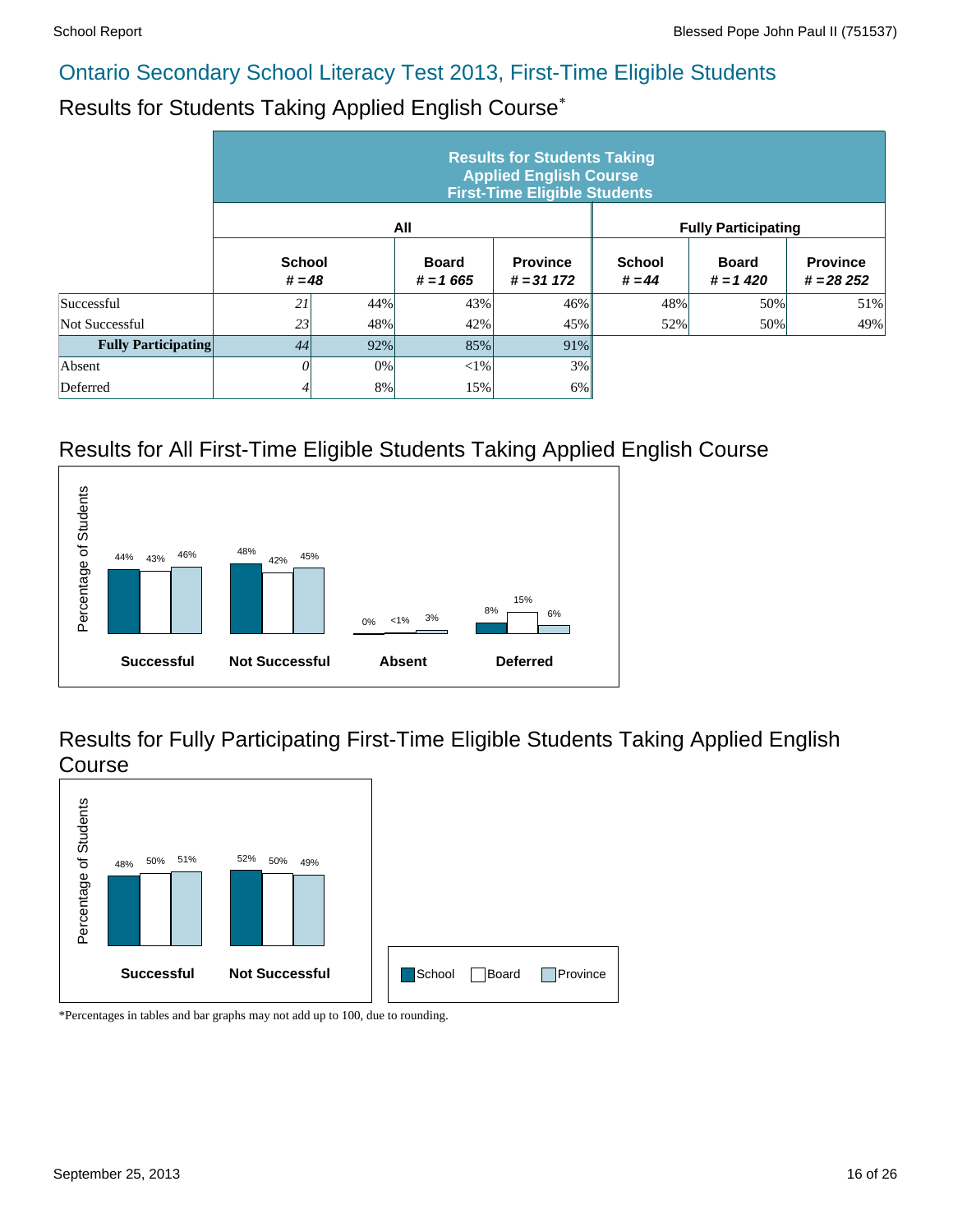# Results for Students Taking Locally Developed English Course\*

|                            |                            |     |                           | <b>Results for Students Taking</b><br><b>Locally Developed English Course</b><br><b>First-Time Eligible Students</b> |                            |                            |                               |
|----------------------------|----------------------------|-----|---------------------------|----------------------------------------------------------------------------------------------------------------------|----------------------------|----------------------------|-------------------------------|
|                            |                            |     | All                       |                                                                                                                      |                            | <b>Fully Participating</b> |                               |
|                            | <b>School</b><br>$# = N/R$ |     | <b>Board</b><br>$# = 147$ | <b>Province</b><br>$# = 4791$                                                                                        | <b>School</b><br>$# = N/R$ | <b>Board</b><br>$# = 40$   | <b>Province</b><br>$# = 2814$ |
| Successful                 | N/R                        | N/R | 3%                        | 7%                                                                                                                   | N/R                        | 12%                        | 12%                           |
| Not Successful             | N/R                        | N/R | 24%                       | 52%                                                                                                                  | N/R                        | 88%                        | 88%                           |
| <b>Fully Participating</b> | N/R                        | N/R | 27%                       | 59%                                                                                                                  |                            |                            |                               |
| Absent                     | N/R                        | N/R | 1%                        | 4%                                                                                                                   |                            |                            |                               |
| Deferred                   | N/R                        | N/R | 72%                       | 37%                                                                                                                  |                            |                            |                               |

#### Results for All First-Time Eligible Students Taking Locally Developed English Course



Results for Fully Participating First-Time Eligible Students Taking Locally Developed English Course

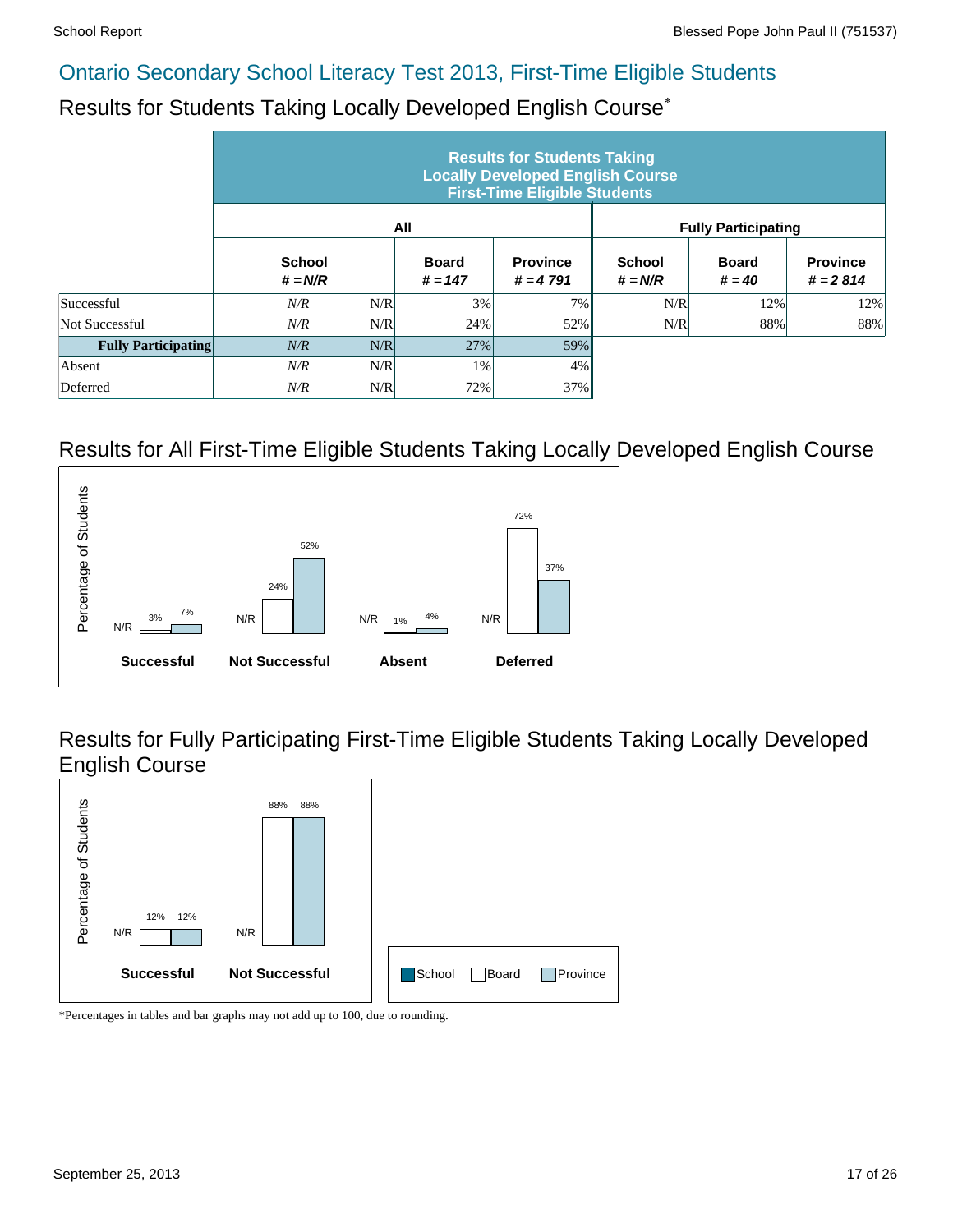### Results for Students Taking ESL/ELD Course\*

|                            | <b>Results for Students Taking</b><br><b>ESL/ELD Course</b><br><b>First-Time Eligible Students</b> |     |                           |                                |                            |                            |                               |  |  |  |  |  |
|----------------------------|----------------------------------------------------------------------------------------------------|-----|---------------------------|--------------------------------|----------------------------|----------------------------|-------------------------------|--|--|--|--|--|
|                            |                                                                                                    |     | All                       |                                |                            | <b>Fully Participating</b> |                               |  |  |  |  |  |
|                            | <b>School</b><br>$# = N/R$                                                                         |     | <b>Board</b><br>$# = 379$ | <b>Province</b><br>$# = 3,348$ | <b>School</b><br>$# = N/R$ | <b>Board</b><br>$# = 136$  | <b>Province</b><br>$# = 1137$ |  |  |  |  |  |
| Successful                 | N/R                                                                                                | N/R | 12%                       | 16%                            | N/R                        | 34%                        | 47%                           |  |  |  |  |  |
| Not Successful             | N/R                                                                                                | N/R | 24%                       | 18%                            | N/R                        | 66%                        | 53%                           |  |  |  |  |  |
| <b>Fully Participating</b> | N/R                                                                                                | N/R | 36%                       | 34%                            |                            |                            |                               |  |  |  |  |  |
| Absent                     | N/R                                                                                                | N/R | 1%                        | $1\%$                          |                            |                            |                               |  |  |  |  |  |
| Deferred                   | N/R                                                                                                | N/R | 63%                       | 65%                            |                            |                            |                               |  |  |  |  |  |

#### Results for All First-Time Eligible Students Taking ESL/ELD Course



#### Results for Fully Participating First-Time Eligible Students Taking ESL/ELD Course

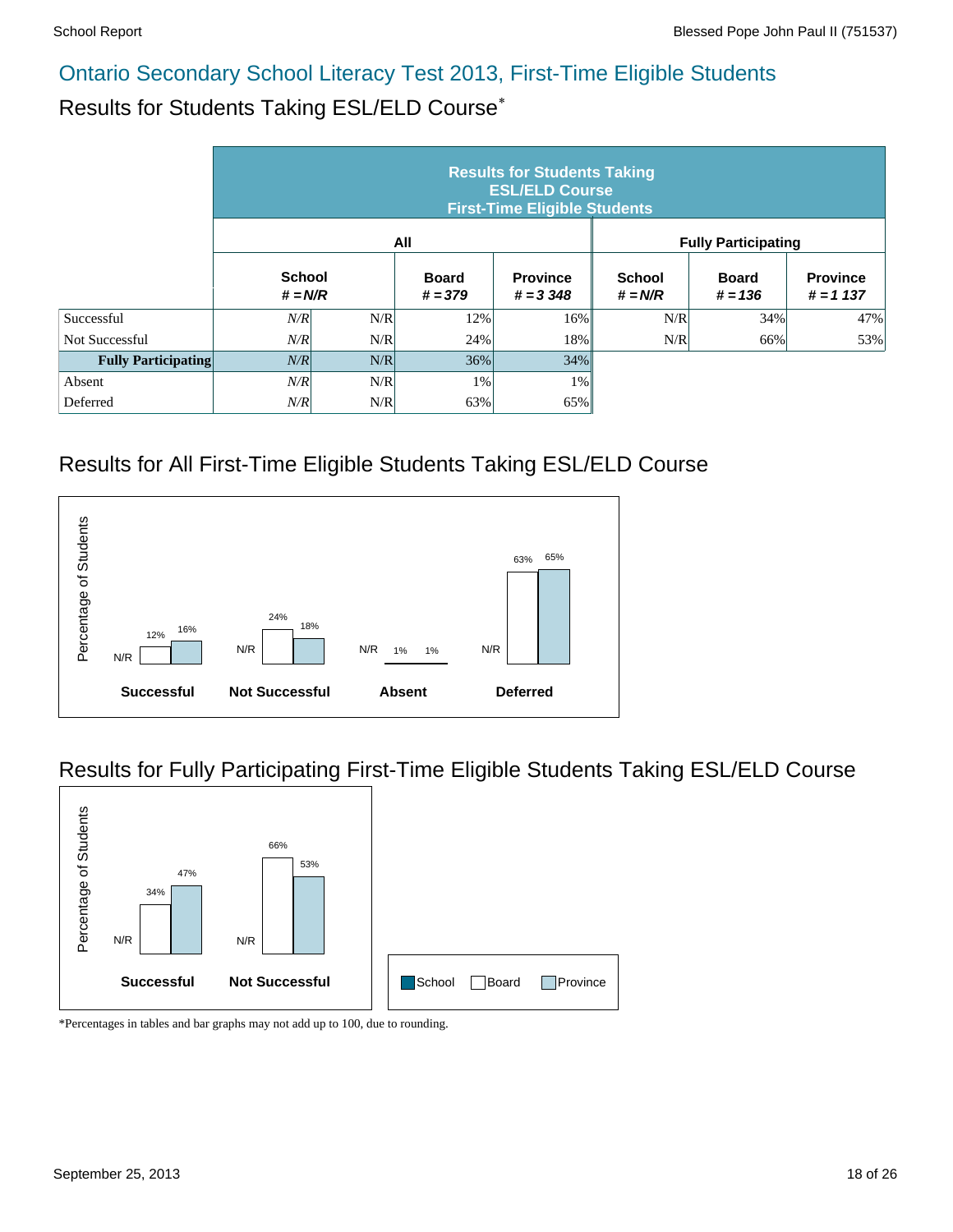#### Contextual Information over Time

This information provides a context for interpreting the school's results of the current and previous administrations.

|                                                                                        | Apr. 2009      | Apr. 2010 | Mar. 2011 | Mar. 2012 | <b>Spr. 2013</b> |
|----------------------------------------------------------------------------------------|----------------|-----------|-----------|-----------|------------------|
| <b>Enrolment</b>                                                                       |                |           |           |           |                  |
| Number of first-time eligible students                                                 | 352            | 336       | 336       | 348       | 364              |
| Number of students who were exempted                                                   | $\overline{c}$ | 0         | 2         | 1         | 2                |
| <b>Participation in the Test</b>                                                       |                |           |           |           |                  |
| Of all first-time eligible students, those who participated fully in the<br>assessment | 96%            | 95%       | 98%       | 94%       | 96%              |
| Of all first-time eligible students, those who were absent                             | $<$ 1%         | 0%        | 0%        | 0%        | 0%               |
| Of all first-time eligible students, those who were deferred                           | 4%             | 5%        | 2%        | 6%        | 4%               |
| Gender <sup>†</sup> Based on number of first-time eligible students                    |                |           |           |           |                  |
| Female                                                                                 | 51%            | 47%       | 49%       | 51%       | 45%              |
| Male                                                                                   | 49%            | 53%       | 51%       | 49%       | 55%              |
| Gender not specified                                                                   | 0%             | 0%        | 0%        | 0%        | 0%               |
| Student Status <sup>†</sup> Based on number of first-time eligible students            |                |           |           |           |                  |
| English language learners*                                                             | 3%             | 4%        | 6%        | 9%        | 5%               |
| English language learners receiving special provisions**                               | 1%             | 0%        | 0%        | 8%        | 1%               |
| Students with special education needs (excluding<br>gifted)*                           | 13%            | 10%       | 8%        | 11%       | 12%              |
| Students with special education needs receiving accommodations<br>(excluding gifted)** | 12%            | 7%        | 4%        | 10%       | 10%              |
| Course Type in English <sup>†</sup> Based on number of first-time eligible students    |                |           |           |           |                  |
| Academic                                                                               | 84%            | 79%       | 75%       | 82%       | 81%              |
| Applied                                                                                | 14%            | 19%       | 22%       | 16%       | 13%              |
| Locally developed                                                                      | 1%             | 2%        | 1%        | $<$ l $%$ | 2%               |
| <b>ESL/ELD</b>                                                                         | 0%             | 0%        | 1%        | 2%        | 3%               |
| Other                                                                                  | 1%             | 0%        | 0%        | 1%        | 1%               |
| Language <sup>+†</sup> Based on Student Questionnaire data                             |                |           |           |           |                  |
| Number of Respondents:                                                                 | 335            | 320       | 325       | 328       | 349              |
| First language learned at home was other than English                                  | 28%            | 32%       | 29%       | 32%       | 34%              |
| Speak only or mostly English at home                                                   | 68%            | 71%       | 69%       | 65%       | 65%              |
| Speak another language (or other languages) as often as English at<br>home             | 26%            | 23%       | 25%       | 30%       | 29%              |
| Speak only or mostly another language (or other languages) at home                     | 5%             | 5%        | 5%        | 5%        | 6%               |

† Contextual data are provided by schools and/or boards through the Student Data Collection process. Some data may be missing because they were not provided by schools or boards.

\* See Explanation of Terms.<br>\*\* Percentages are based on fix

Percentages are based on fully participating students.

†† Contextual data pertaining to "language" are gathered from the Student Questionnaire completed by students. Some data may be missing because they were not provided by students.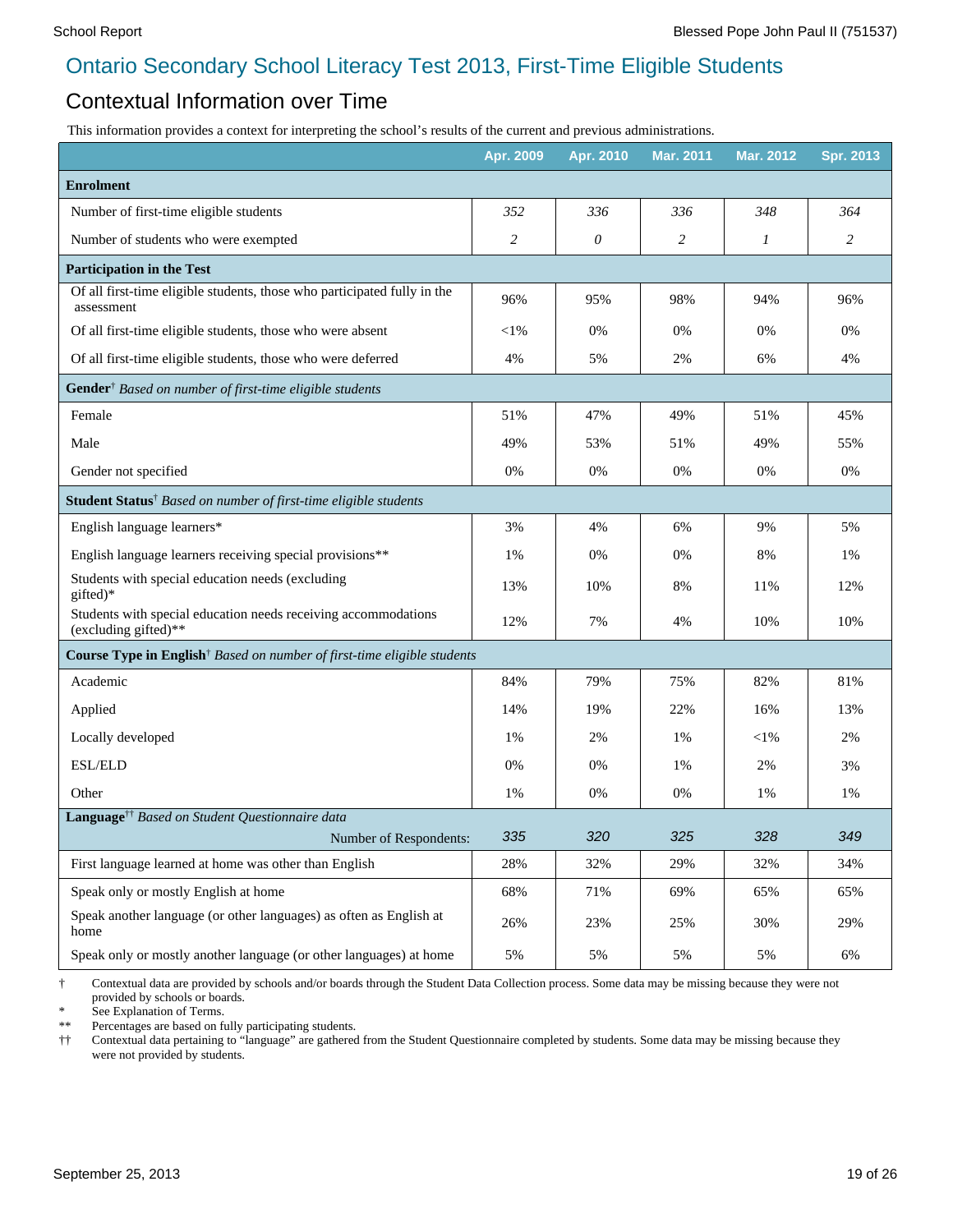#### Ontario Secondary School Literacy Test 2013, First-Time Eligible Students Results over Time, April 2009–Spring 2013

| <b>School Results over Time*</b>            |           |         |           |       |           |     |           |     |            |     |
|---------------------------------------------|-----------|---------|-----------|-------|-----------|-----|-----------|-----|------------|-----|
|                                             | April '09 |         | April '10 |       | March '11 |     | March '12 |     | Spring '13 |     |
| All<br><i>Students</i>                      | 352       |         | 336       |       | 336       |     | 348       |     | 364        |     |
| Successful (all)                            | 288       | 82%     | 261       | 78%   | 271       | 81% | 287       | 82% | 300        | 82% |
| Not Successful                              | 49        | 14%     | 59        | 18%   | 58        | 17% | 41        | 12% | <i>50</i>  | 14% |
| <b>Fully</b><br><b>Participating</b>        | 337       | 96%     | 320       | 95%   | 329       | 98% | 328       | 94% | 350        | 96% |
| Absent                                      |           | $< 1\%$ | $\theta$  | 0%    | $\theta$  | 0%  | 0         | 0%  | $\theta$   | 0%  |
| Deferred                                    | 14        | 4%      | 16        | $5\%$ | 7         | 2%  | 20        | 6%  | 14         | 4%  |
| Fullv<br><b>Participating</b><br>Successful | 288       | 85%     | 261       | 82%   | 271       | 82% | 287       | 88% | 300        | 86% |



| <b>Board Results over Time*</b>                           |           |     |           |        |           |     |           |     |                |        |
|-----------------------------------------------------------|-----------|-----|-----------|--------|-----------|-----|-----------|-----|----------------|--------|
|                                                           | April '09 |     | April '10 |        | March '11 |     | March '12 |     | Spring '13     |        |
| All<br><b>Students</b>                                    | 7071      |     | 7263      |        | 7414      |     | 7050      |     | 7268           |        |
| Successful (all)                                          | 5 5 5 1   | 79% | 5 5 0 7   | $76\%$ | 5 6 7 1   | 76% | 5 2 2 6   | 74% | 5416           | 75%    |
| Not Successful                                            | 1042      | 15% | 1 161     | 16%    | 1 148     | 15% | 1 1 4 3   | 16% | 1 192          | 16%    |
| <b>Fully</b><br><b>Participating</b>                      | 6 5 9 3   | 93% | 6 6 6 8 1 | 92%    | 6819      | 92% | 6369      | 90% | 6 608          | 91%    |
| Absent                                                    | 63        | 1%  | 63        | $1\%$  | 51        | 1%  | 48        | 1%  | 8 <sup>1</sup> | $<$ 1% |
| Deferred                                                  | 415       | 6%  | 532       | 7%     | 544       | 7%  | 633       | 9%  | 652            | 9%     |
| <b>Fully</b><br><b>Participating</b><br><b>Successful</b> | 5 5 5 1   | 84% | 5 507     | 83%    | 5 6 7 1   | 83% | 5 2 2 6 1 | 82% | 5416           | 82%    |



|                                             | <b>Provincial Results over Time*</b> |     |           |     |           |     |           |     |            |     |  |
|---------------------------------------------|--------------------------------------|-----|-----------|-----|-----------|-----|-----------|-----|------------|-----|--|
|                                             | April '09                            |     | April '10 |     | March '11 |     | March '12 |     | Spring '13 |     |  |
| All<br><i>Students</i>                      | 152 830                              |     | 153 490   |     | 153 635   |     | 147 306   |     | 143 358    |     |  |
| Successful (all)                            | 120 776                              | 79% | 120 218   | 78% | 118 961   | 77% | 112 717   | 77% | 110 162    | 77% |  |
| Not Successful                              | 21 618                               | 14% | 22 737    | 15% | 24 28 5   | 16% | 24 285    | 16% | 23 871     | 17% |  |
| Fully<br>Participating                      | 142 394                              | 93% | 142 955   | 93% | 143 246   | 93% | 137 002   | 93% | 134 033    | 93% |  |
| Absent                                      | 3 707                                | 2%  | 3479      | 2%  | 3 2 3 7   | 2%  | 2966      | 2%  | 2059       | 1%  |  |
| Deferred                                    | 6 7 29                               | 4%  | 7056      | 5%  | 7 1 5 2   | 5%  | 7338      | 5%  | 7 266      | 5%  |  |
| Fullv<br><b>Participating</b><br>Successful | 120 776                              | 85% | 120 218   | 84% | 118 961   | 83% | 112 717   | 82% | 110 162    | 82% |  |



\* Percentages in tables may not add up to 100, due to rounding.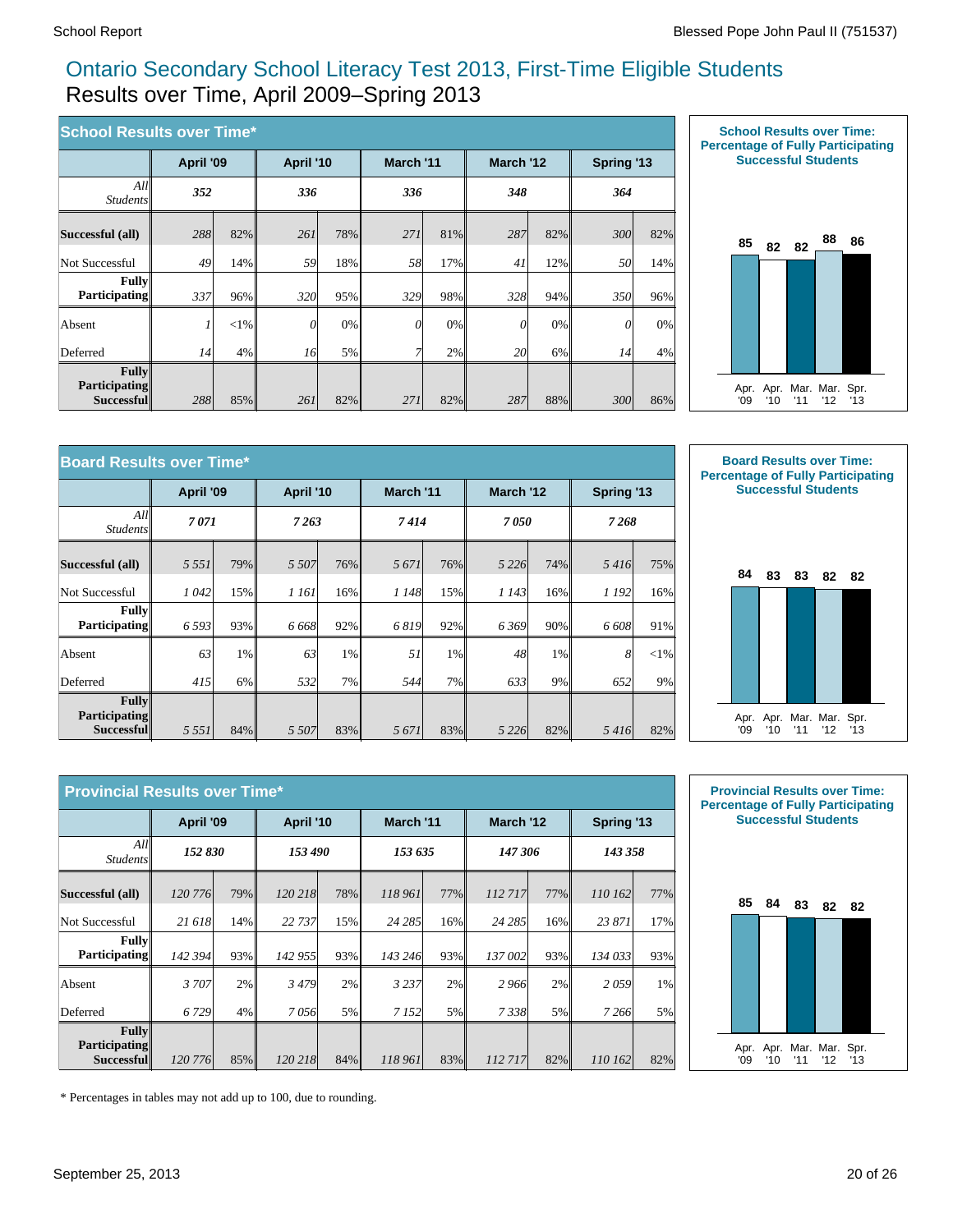

#### **Number of First-Time Eligible Students†**

|              |        | April 2009  |               | <b>April 2010</b> |        | <b>March 2011</b> |               | <b>March 2012</b> |               | Spring 2013 |
|--------------|--------|-------------|---------------|-------------------|--------|-------------------|---------------|-------------------|---------------|-------------|
|              | Female | <b>Male</b> | <b>Female</b> | <b>Male</b>       | Female | <b>Male</b>       | <b>Female</b> | <b>Male</b>       | <b>Female</b> | <b>Male</b> |
| School       | 180    | 172         | 159           | 177               | 166    | 170               | 176           | 172               | 164           | 200         |
| <b>Board</b> | 3581   | 3490        | 3706          | 3557              | 3754   | 3660              | 3547          | 3503              | 3772          | 3496        |
| Province     | 74 355 | 78 459      | 74 545        | 78 940            | 74 954 | 78 681            | 71934         | 75 370            | 70 092        | 73 260      |
|              |        |             |               |                   |        |                   |               |                   |               |             |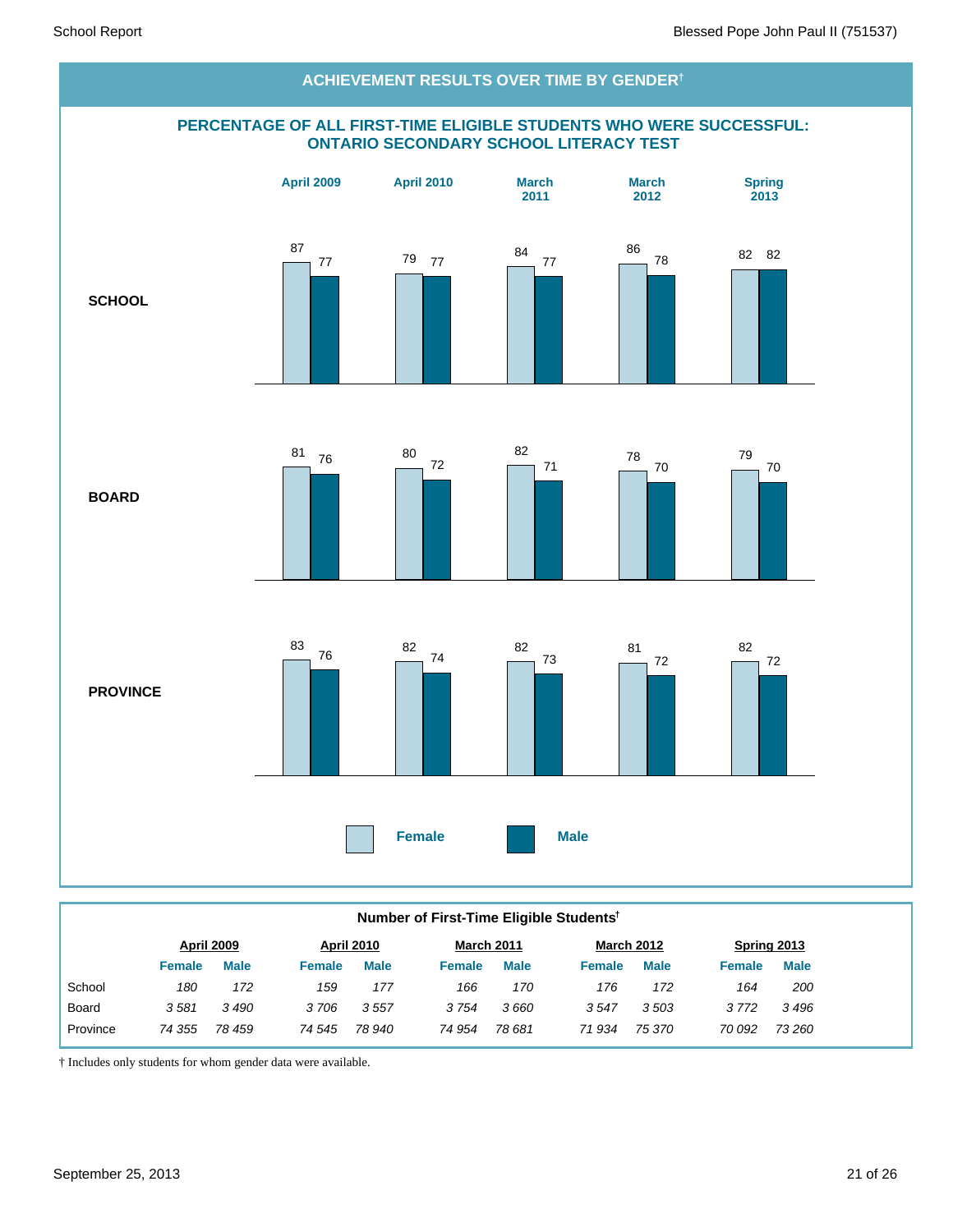# **PERCENTAGE OF FULLY PARTICIPATING FIRST-TIME ELIGIBLE STUDENTS WHO WERE SUCCESSFUL: ONTARIO SECONDARY SCHOOL LITERACY TEST SCHOOL BOARD PROVINCE Female Male April 2009 April 2010 March 2011 March 2012 Spring 2013 ACHIEVEMENT RESULTS OVER TIME BY GENDER†** 88 82 82 81 86 78 92 83 85 86 <sup>86</sup> <sup>82</sup> <sup>86</sup> 79 87 <sup>79</sup> <sup>85</sup> <sup>79</sup> <sup>85</sup> <sup>79</sup> 88 82 88 <sup>81</sup> <sup>87</sup> <sup>80</sup> <sup>86</sup> 78 86 78

|              | Number of Fully Participating First-Time Eligible Students <sup>†</sup> |                   |               |                   |               |                   |               |                   |               |             |  |  |
|--------------|-------------------------------------------------------------------------|-------------------|---------------|-------------------|---------------|-------------------|---------------|-------------------|---------------|-------------|--|--|
|              |                                                                         | <b>April 2009</b> |               | <b>April 2010</b> |               | <b>March 2011</b> |               | <b>March 2012</b> |               | Spring 2013 |  |  |
|              | <b>Female</b>                                                           | <b>Male</b>       | <b>Female</b> | <b>Male</b>       | <b>Female</b> | <b>Male</b>       | <b>Female</b> | <b>Male</b>       | <b>Female</b> | <b>Male</b> |  |  |
| School       | 177                                                                     | 160               | 153           | 167               | 162           | 167               | 165           | 163               | 159           | 191         |  |  |
| <b>Board</b> | 3 3 6 7                                                                 | 3226              | 3449          | 3219              | 3536          | 3283              | 3 2 5 4       | 3 1 1 5           | 3505          | 3 103       |  |  |
| Province     | 69 954                                                                  | 72 432            | 70 055        | 72 896            | 70 606        | 72 640            | 67631         | 69 369            | 66 262        | 67 765      |  |  |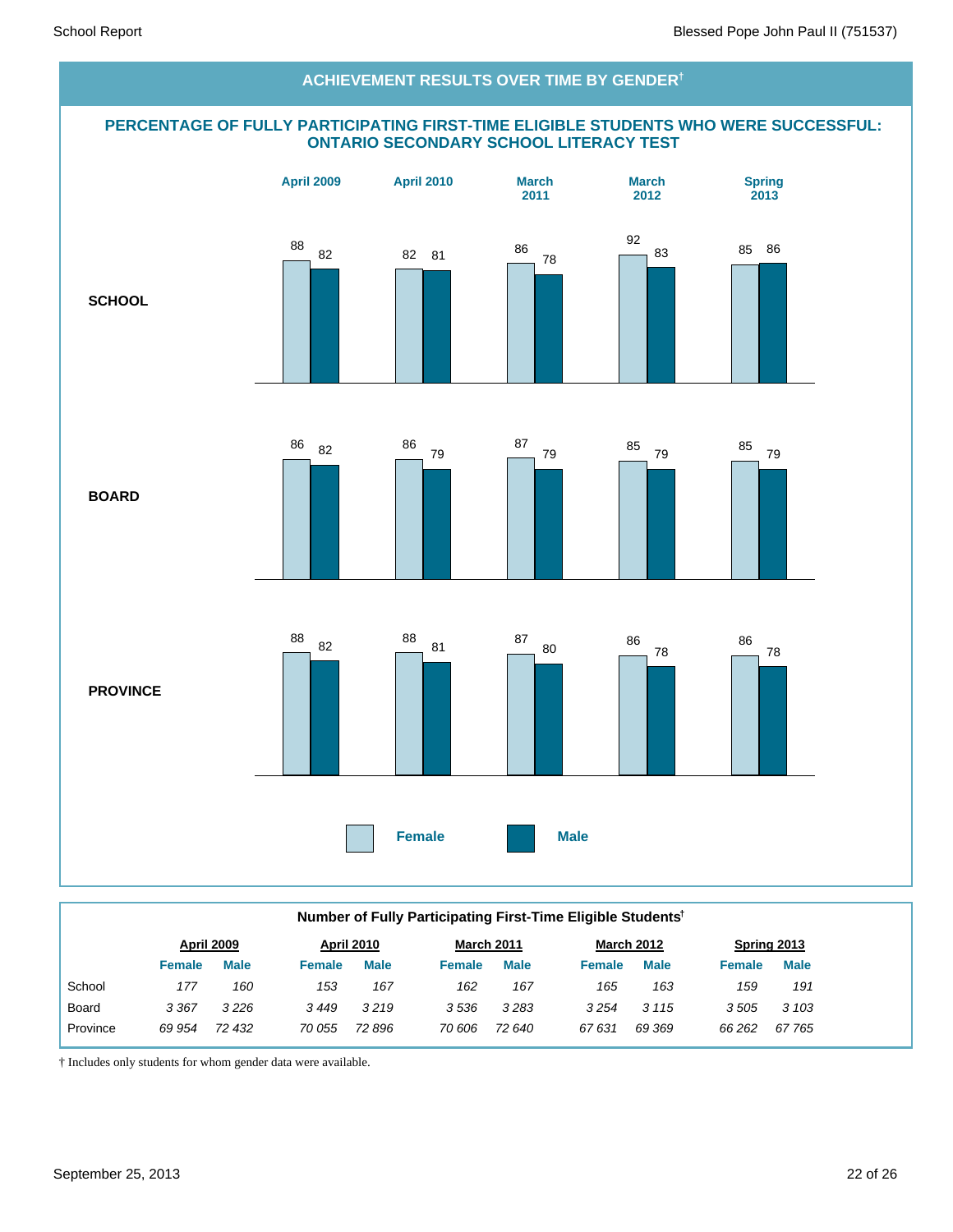|                                                                           | STUDENT QUESTIONNAIRE RESULTS FOR THIS SCHOOL (# = 349) |                                                                        |
|---------------------------------------------------------------------------|---------------------------------------------------------|------------------------------------------------------------------------|
| <b>Questionnaire Item</b>                                                 | Percentage of Students*<br>0<br>100                     | <b>Number of</b><br><b>Students</b><br>Who<br><b>Answered</b><br>"Yes" |
| 1. Types of materials students read in English outside school most weeks: |                                                         |                                                                        |
| non-fiction books, e.g., biographies                                      | 39<br>61                                                | 136                                                                    |
| comics                                                                    | 42<br>58                                                | 148                                                                    |
| Web sites, e-mail, chat messages                                          | 92<br>8                                                 | 321                                                                    |
| letters                                                                   | 36<br>64                                                | 126                                                                    |
| magazines                                                                 | 52<br>48                                                | 183                                                                    |
| manuals, instructions                                                     | 45<br>55                                                | 158                                                                    |
| newspapers                                                                | 47<br>53                                                | 164                                                                    |
| novels, fiction, short stories                                            | 74<br>26                                                | 257                                                                    |
| song lyrics, poems                                                        | 83<br>17                                                | 290                                                                    |
| religious or spiritual writings                                           | 57<br>42                                                | 147                                                                    |
| 2. Types of writing students do in English outside school most weeks:     |                                                         |                                                                        |
| e-mail, chat messages                                                     | 94<br>6                                                 | 327                                                                    |
| letter, journals, diaries                                                 | 35<br>64                                                | 122                                                                    |
| notes, directions, instructions                                           | 56<br>43                                                | 197                                                                    |
| song lyrics, poems                                                        | 55<br>44                                                | 154                                                                    |
| stories, fiction                                                          | 39<br>61                                                | 136                                                                    |
| work-related writing                                                      | 68<br>31                                                | 239                                                                    |
| 3. Types of English language materials students have at home:             |                                                         |                                                                        |
| dictionaries, encyclopedias (print or electronic)                         | $\overline{7}$<br>93                                    | 323                                                                    |
| books                                                                     | $94 \overline{5}$                                       | 329                                                                    |
| newspapers                                                                | 81<br>19                                                | 282                                                                    |
| magazines                                                                 | $72$<br>28                                              | 251                                                                    |
|                                                                           | <b>Yes</b><br><b>No</b>                                 |                                                                        |

\* Percentages may not add to 100, due to a lack of or ambiguous responses. Where there is no number in a bar, the percentage of responses is smaller than four.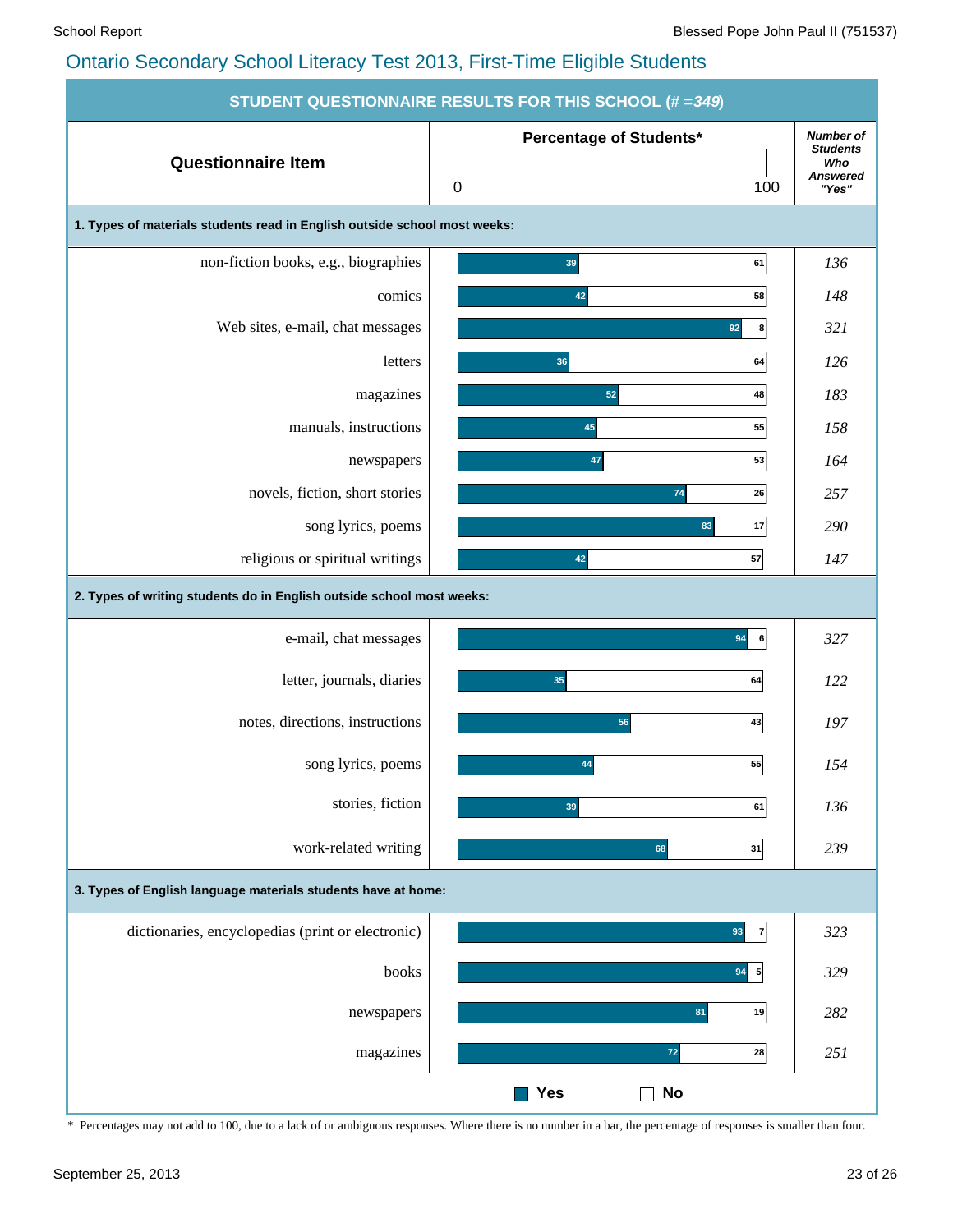| <b>STUDENT QUESTIONNAIRE RESULTS FOR THIS SCHOOL (# = 349)</b>                                               |                                |                  |  |  |  |  |  |  |  |  |
|--------------------------------------------------------------------------------------------------------------|--------------------------------|------------------|--|--|--|--|--|--|--|--|
| <b>Questionnaire Item</b>                                                                                    | <b>Percentage of Students*</b> | <b>Number of</b> |  |  |  |  |  |  |  |  |
|                                                                                                              | 100<br>0                       | <b>Students</b>  |  |  |  |  |  |  |  |  |
| 4. Number of hours a week students read materials written in English outside school, not including homework: |                                |                  |  |  |  |  |  |  |  |  |
| one hour or less                                                                                             | 33                             | 116              |  |  |  |  |  |  |  |  |
| more than one hour but less than three hours                                                                 | 34                             | <i>120</i>       |  |  |  |  |  |  |  |  |
| more than three hours but less than five hours                                                               | 17                             | 58               |  |  |  |  |  |  |  |  |
| five hours or more                                                                                           | 15                             | 54               |  |  |  |  |  |  |  |  |
| 5. Number of hours a week students write in English outside school, not including homework:                  |                                |                  |  |  |  |  |  |  |  |  |
| one hour or less                                                                                             | 37                             | 130              |  |  |  |  |  |  |  |  |
| more than one hour but less than three hours                                                                 | 38                             | 132              |  |  |  |  |  |  |  |  |
| more than three hours but less than five hours                                                               | 12                             | 43               |  |  |  |  |  |  |  |  |
| five hours or more                                                                                           | 12                             | 43               |  |  |  |  |  |  |  |  |
| 6. How often students use a computer at home for homework:                                                   |                                |                  |  |  |  |  |  |  |  |  |
| don't have a computer at home                                                                                | I 1                            | 4                |  |  |  |  |  |  |  |  |
| never or hardly ever use a computer for homework                                                             | 5                              | 17               |  |  |  |  |  |  |  |  |
| use a computer once or twice a month for homework                                                            | 18                             | 63               |  |  |  |  |  |  |  |  |
| use a computer once or twice a week for homework                                                             | 47                             | 163              |  |  |  |  |  |  |  |  |
| use a computer almost every day for homework                                                                 | 29                             | 102              |  |  |  |  |  |  |  |  |
| 7. First language students learned at home was English:                                                      |                                |                  |  |  |  |  |  |  |  |  |
| yes                                                                                                          | 66                             | 230              |  |  |  |  |  |  |  |  |
| no                                                                                                           | 34                             | 119              |  |  |  |  |  |  |  |  |
| 8. Language(s) students speak at home:                                                                       |                                |                  |  |  |  |  |  |  |  |  |
| only or mostly English                                                                                       | 65                             | 227              |  |  |  |  |  |  |  |  |
| another language (or other languages) as often as<br>English                                                 | 29                             | 100              |  |  |  |  |  |  |  |  |
| only or mostly another language (or other languages)                                                         | 6                              | 20               |  |  |  |  |  |  |  |  |

\* Percentages may not add to 100, due to a lack of or ambiguous responses.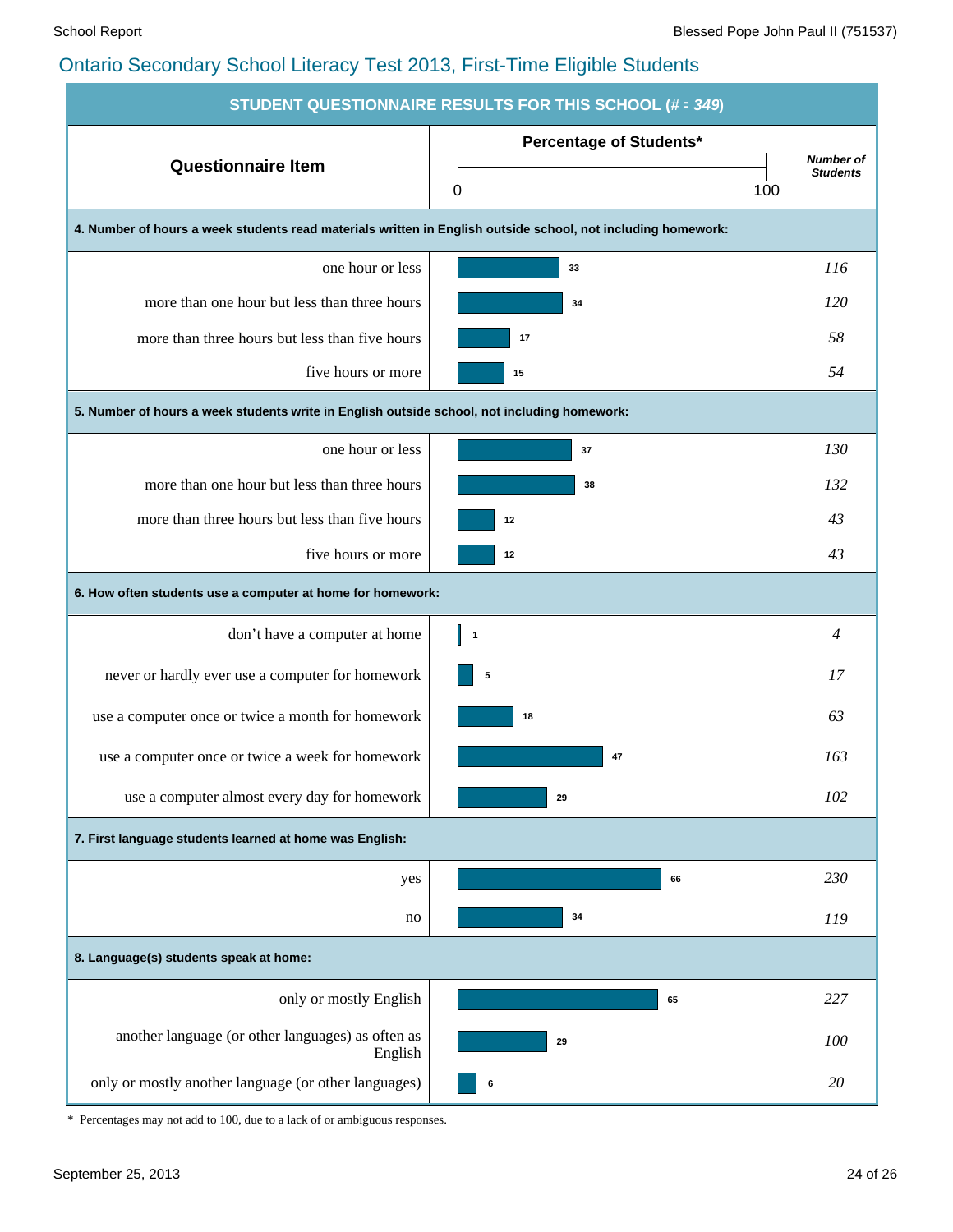|                                                                                                                                                 | <b>School</b>  |                      |                           | <b>Board</b>   |                      |                     | <b>Province</b>   |                                     |                                    |
|-------------------------------------------------------------------------------------------------------------------------------------------------|----------------|----------------------|---------------------------|----------------|----------------------|---------------------|-------------------|-------------------------------------|------------------------------------|
| <b>STUDENT QUESTIONNAIRE RESULTS</b><br>FOR SCHOOL, BOARD AND PROVINCE<br>(all students, female, male)                                          | 349)<br>₩<br>₹ | (38)<br>Female®<br>辈 | 191)<br>$M$ ale $*$<br>y. | 6510<br>里<br>₹ | 3468)<br>Femal<br>y. | Male*<br>(#= 3 042) | 130 397<br>#<br>₹ | 64 707)<br>Female*<br>$\frac{1}{2}$ | 684)<br>$(# = 65)$<br><b>Male*</b> |
| Percentage of students indicating that they                                                                                                     |                |                      |                           |                |                      |                     |                   |                                     |                                    |
| have a computer at home                                                                                                                         | 99%            | 98%                  | 99%                       | 98%            | 98%                  | 98%                 | 97%               | 98%                                 | 97%                                |
| use the computer almost every day for homework                                                                                                  | 29%            | 28%                  | 30%                       | 34%            | 37%                  | 32%                 | 34%               | 36%                                 | 32%                                |
| Percentage of students indicating that they read the following types of materials in English outside school most weeks:                         |                |                      |                           |                |                      |                     |                   |                                     |                                    |
| non-fiction books, e.g., biographies                                                                                                            | 39%            | 35%                  | 42%                       | 40%            | 38%                  | 42%                 | 36%               | 33%                                 | 40%                                |
| comics                                                                                                                                          | 42%            | 27%                  | 55%                       | 37%            | 28%                  | 47%                 | 33%               | 25%                                 | 41%                                |
| Web sites, e-mail, chat messages                                                                                                                | 92%            | 95%                  | 90%                       | 91%            | 92%                  | 90%                 | 90%               | 92%                                 | 88%                                |
| letters                                                                                                                                         | 36%            | 45%                  | 29%                       | 33%            | 36%                  | 30%                 | 28%               | 30%                                 | 26%                                |
| magazines                                                                                                                                       | 52%            | 67%                  | 40%                       | 56%            | 68%                  | 43%                 | 55%               | 66%                                 | 44%                                |
| manuals, instructions                                                                                                                           | 45%            | 38%                  | 51%                       | 45%            | 38%                  | 53%                 | 39%               | 29%                                 | 48%                                |
| newspapers                                                                                                                                      | 47%            | 41%                  | 52%                       | 48%            | 45%                  | 50%                 | 41%               | 38%                                 | 43%                                |
| novels, fiction, short stories                                                                                                                  | 74%            | 82%                  | 66%                       | 74%            | 84%                  | 63%                 | 70%               | 81%                                 | 59%                                |
| song lyrics, poems                                                                                                                              | 83%            | 91%                  | 76%                       | 75%            | 84%                  | 65%                 | 65%               | 77%                                 | 53%                                |
| religious or spiritual writings                                                                                                                 | 42%            | 44%                  | 41%                       | 32%            | 34%                  | $30\%$              | 23%               | 24%                                 | 22%                                |
| Percentage of students indicating that they read materials written in English outside school, not including homework, for                       |                |                      |                           |                |                      |                     |                   |                                     |                                    |
| more than three hours a week.                                                                                                                   | 32%            | 35%                  | 30%                       | 35%            | 42%                  | 28%                 | 37%               | 43%                                 | 32%                                |
| Percentage of students indicating that they have the following English language materials at home:                                              |                |                      |                           |                |                      |                     |                   |                                     |                                    |
| dictionaries, encyclopedias (print or electronic)                                                                                               | 93%            | 95%                  | 91%                       | 91%            | 92%                  | 90%                 | 87%               | 89%                                 | 85%                                |
| books                                                                                                                                           | 94%            | 96%                  | 93%                       | 94%            | 96%                  | 91%                 | 93%               | 96%                                 | 91%                                |
| newspapers                                                                                                                                      | 81%            | 79%                  | 82%                       | 73%            | 73%                  | 73%                 | 79%               | 80%                                 | 78%                                |
| magazines                                                                                                                                       | 72%            | 78%                  | 67%                       | 75%            | 80%                  | 69%                 | 78%               | 82%                                 | 73%                                |
| Percentage of students indicating that they do the following types of writing in English outside school most weeks:                             |                |                      |                           |                |                      |                     |                   |                                     |                                    |
| e-mail, chat messages                                                                                                                           | 94%            | 98%                  | 90%                       | 93%            | 94%                  | 92%                 | 93%               | 95%                                 | 91%                                |
| letters, journals, diaries                                                                                                                      | 35%            | 52%                  | 21%                       | 32%            | 43%                  | 18%                 | 27%               | 40%                                 | 14%                                |
| notes, directions, instructions                                                                                                                 | 56%            | 60%                  | 53%                       | 53%            | 56%                  | 51%                 | 46%               | 49%                                 | 44%                                |
| song lyrics, poems                                                                                                                              | 44%            | 49%                  | 40%                       | 43%            | 48%                  | 38%                 | 36%               | 43%                                 | 29%                                |
| stories, fiction                                                                                                                                | 39%            | 41%                  | 37%                       | 36%            | 40%                  | 31%                 | 32%               | 38%                                 | 27%                                |
| work-related writing                                                                                                                            | 68%            | 68%                  | 69%                       | 62%            | 63%                  | 62%                 | 55%               | 55%                                 | 55%                                |
| Percentage of students indicating that they write in English outside school, not including homework, for                                        |                |                      |                           |                |                      |                     |                   |                                     |                                    |
| more than three hours a week.                                                                                                                   | 25%            | 27%                  | 23%                       | 27%            | 29%                  | 24%                 | 25%               | 28%                                 | 22%                                |
| Percentage of students indicating that the first language they learned at home was                                                              |                |                      |                           |                |                      |                     |                   |                                     |                                    |
| other than English.                                                                                                                             | 34%            | 34%                  | 35%                       | 35%            | 37%                  | 33%                 | 23%               | 23%                                 | 23%                                |
| Percentage of students indicating that they speak the following language(s) at home:**                                                          |                |                      |                           |                |                      |                     |                   |                                     |                                    |
| only or mostly English                                                                                                                          | 65%            | 66%                  | 64%                       | 59%            | 58%                  | 60%                 | 74%               | 74%                                 | 74%                                |
| another language (or other languages) as often as English                                                                                       | 29%            | 28%                  | 29%                       | 30%            | 31%                  | 28%                 | 19%               | 19%                                 | 18%                                |
| only or mostly another language (or other languages)                                                                                            | 6%             | 6%                   | $5\%$                     | 11%            | 11%                  | 11%                 | 7%                | 6%                                  | 7%                                 |
| Includes only students for whom gender data were available.<br>∗<br>** Percentages may not add to 100, due to a lack of or ambiguous responses. |                |                      |                           |                |                      |                     |                   |                                     |                                    |